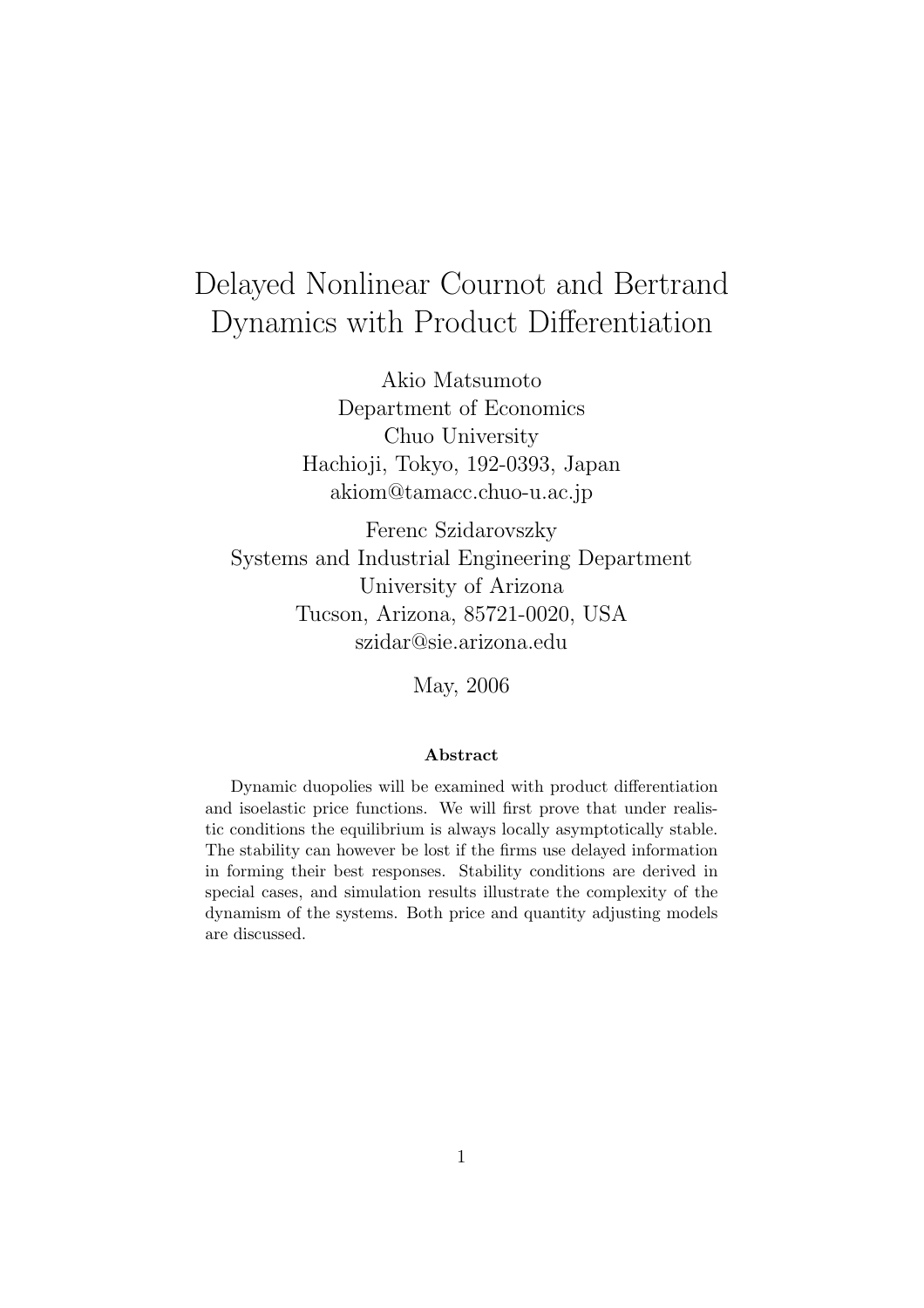# 1 Introduction

Since the pioneering work of Cournot (1838), many researchers have examined the different variants of oligopoly models. A comprehensive summary of the earlier work has been presented in Okuguchi (1976), and some extended models including multiproduct oligopolies are given in Okuguchi and Szidarovszky(1999). The existence and uniqueness of the equilibrium was first the main focus of the studies and then the interest has turned to the different dynamic extensions. The field of dynamic oligopolies is very rich. It includes models with discrete and continuous time scales, oligopolies with and without product differentiation, quantity and price adjusting schemes, multi-product models, rent-seeking and market-share games, labor managed oligopolies to mention only a few. The complexity of such models is very well illustrated in Puu (2003) and in Puu and Sushko (2002).

In this paper we will examine dynamic duopolies with product differentiation and isoelastic price functions. In a recent paper Matsumoto and Onozaki (2006) have analyzed such models with both linear and nonlinear demand functions. The profitability of quantity and price strategies were compared and the authors demonstrated circumstances under which complex dynamics occur. Yousefi and Szidarovszky (2006) have presented a simulation study with random model parameters in which the number of equilibria, stability conditions, equilibrium prices were compared in price and quantity adjusting models. Both discrete and continuous time scales were considered.

## 2 Differentiated Nonlinear Duopoly Model

There are two firms, firm 1 and firm 2, and two goods,  $x_1$  and  $x_2$ , in a market. The goods are differentiated, so that each firm faces a different demand curve and sells its good at different price. Inverse demand functions are given by

$$
P_1 = \frac{1}{\alpha_1 x_1 + \beta_1 x_2 + \gamma_1}
$$
  
\n
$$
P_2 = \frac{1}{\beta_2 x_1 + \alpha_2 x_2 + \gamma_2}
$$
\n(1)

with  $\alpha_i \in R^+$  and  $\beta_i, \gamma_i \in R$ . Here  $\gamma_i$  defines the maximum price  $P_i^M = \frac{1}{\gamma_i}$  $\gamma_i$ when zero-productions take place. Solving the above equations for  $x_i$  gives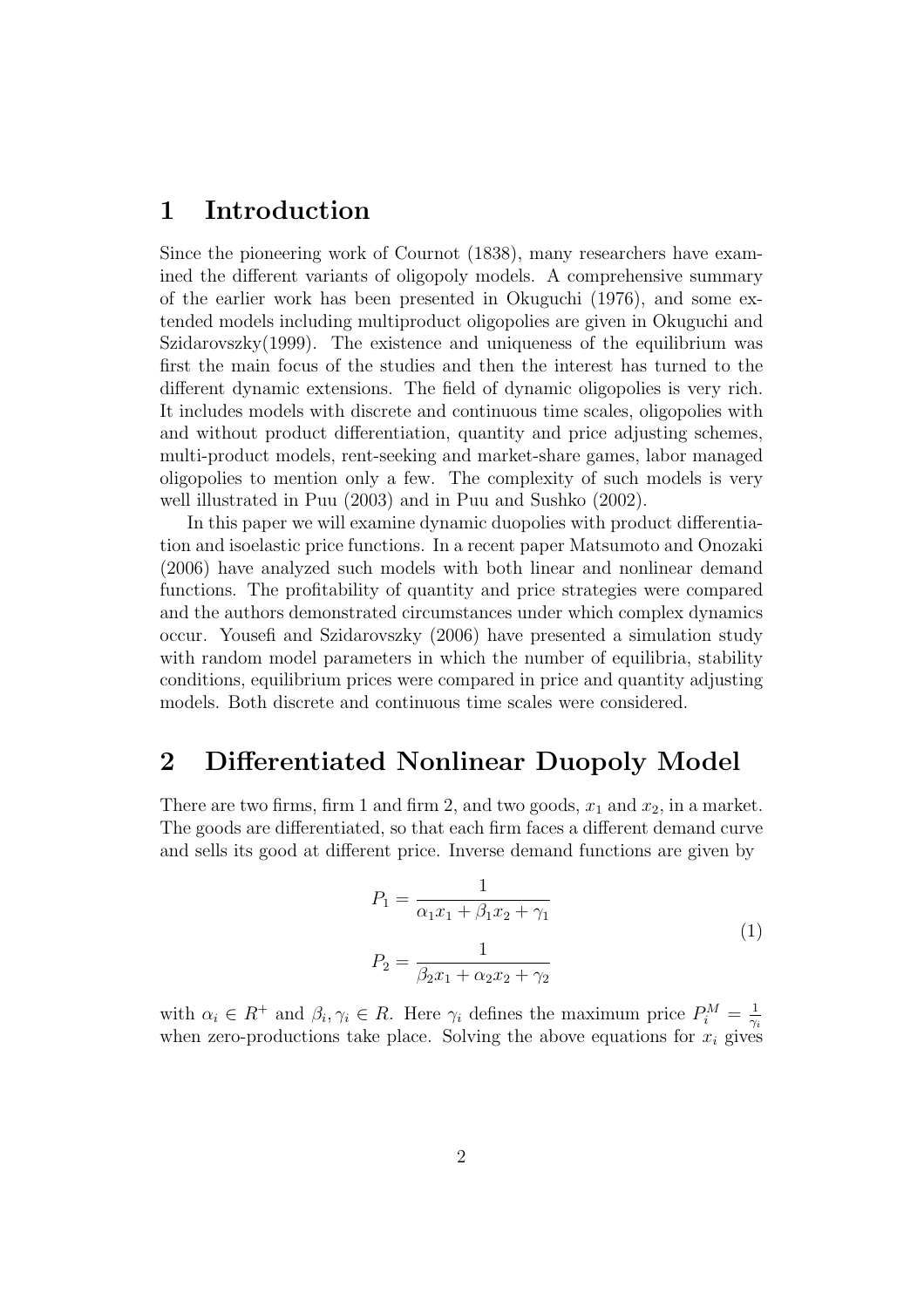<span id="page-2-0"></span>direct demand functions,

$$
\begin{pmatrix} x_1 \\ x_2 \end{pmatrix} = \frac{1}{\alpha_1 \alpha_2 - \beta_1 \beta_2} \begin{pmatrix} \alpha_2 & -\beta_1 \\ -\beta_2 & \alpha_1 \end{pmatrix} \begin{pmatrix} \frac{1}{P_1} - \gamma_1 \\ \frac{1}{P_2} - \gamma_2 \end{pmatrix},
$$
(2)

where  $\frac{1}{P_i} - \gamma_i > 0$  or  $P_i^M > P_i$  should hold due to the specifications of inverse demand functions. Substituting new variables  $q_i$  and  $\theta_i$  defined by

$$
q_i = \frac{P_i}{1 - \gamma_i P_i}
$$
 and 
$$
\theta_i = \frac{\beta_i}{\alpha_i}
$$

into (2) gives

$$
\left(\begin{array}{c} x_1 \\ x_2 \end{array}\right) = \frac{1}{1 - \theta_1 \theta_2} \left(\begin{array}{ccc} \frac{1}{\alpha_1} & -\frac{\theta_1}{\alpha_2} \\ -\frac{\theta_2}{\alpha_1} & \frac{1}{\alpha_2} \end{array}\right) \left(\begin{array}{c} \frac{1}{q_1} \\ \frac{1}{q_2} \end{array}\right).
$$

Further, introducing a new variable  $p_i$  defined as

$$
p_i = \alpha_i q_i \text{ or } p_i = \frac{\alpha_i}{\gamma_i} \frac{P_i}{(P_i^M - P_i)},
$$

turns the direct demand into a simplified form,

$$
\begin{cases}\n x_1 = \frac{1}{1 - \theta_1 \theta_2} \left( \frac{1}{p_1} - \frac{\theta_1}{p_2} \right), \\
 x_2 = \frac{1}{1 - \theta_1 \theta_2} \left( \frac{1}{p_2} - \frac{\theta_2}{p_1} \right).\n\end{cases} \tag{3}
$$

To keep the regular property that demand responds negatively to a change in its price, we make the following assumption:

### Assumption 1.  $0 < \theta_i < 1$ .

Solving (3) for  $p_1$  and  $p_2$  yields the inverse demand function with new variables,  $\overline{ }$ 

$$
\begin{cases}\n p_1 = \frac{1}{x_1 + \theta_1 x_2}, \\
 p_2 = \frac{1}{\theta_2 x_1 + x_2},\n\end{cases} (4)
$$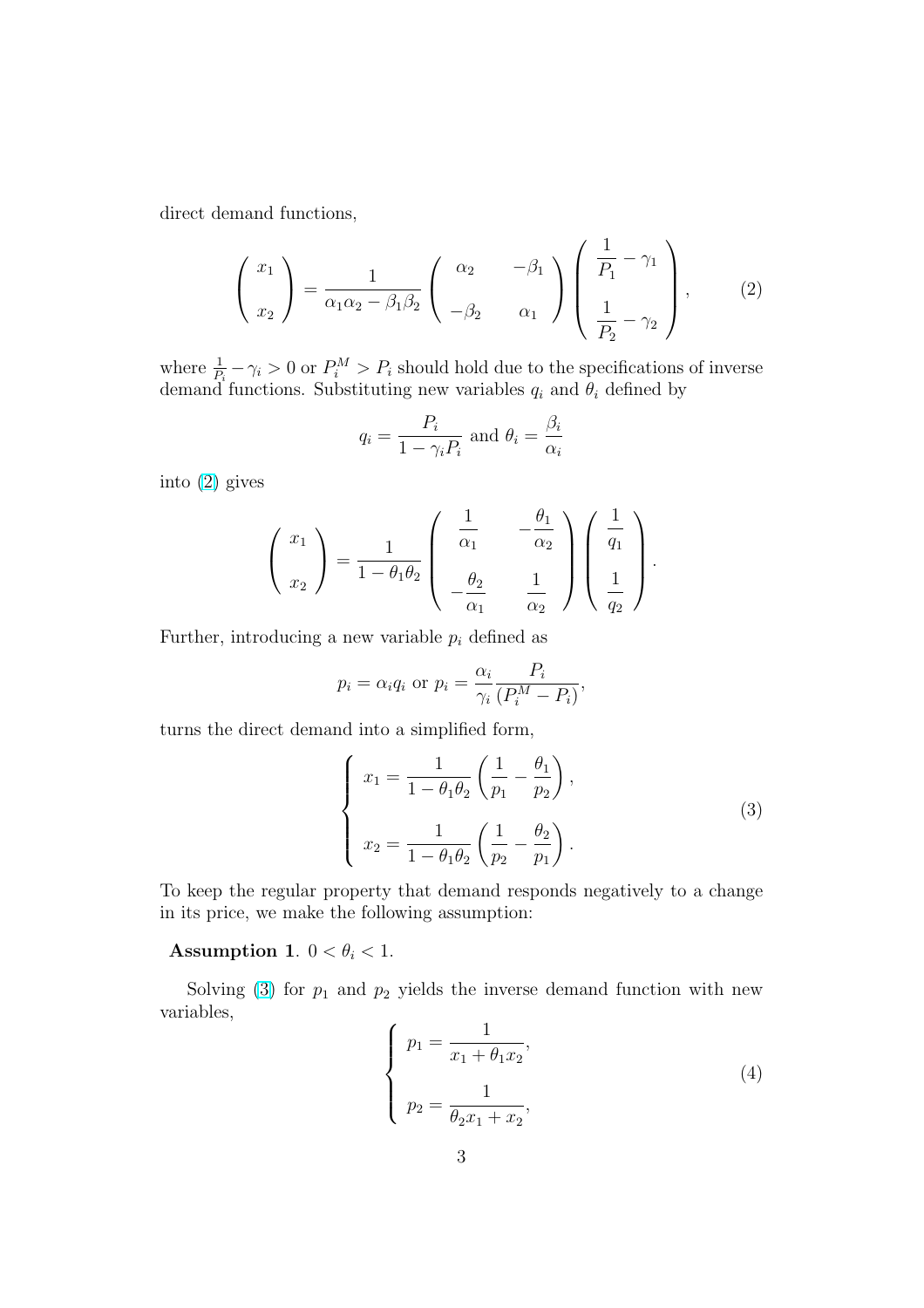<span id="page-3-0"></span>where  $\theta_i$  indicates a degree of differentiation of good i to the other good: two are perfect substitute for  $\theta_i = 1$ , and one firm monopolizes a market for  $\theta_i = 0$ . Assumption 1 is reasonable because the case with differentiated goods can be considered to be intermediate between the two extreme cases, the perfect substitute case with  $\theta_i = 1$  and the monopoly case with  $\theta_i = 0$ . In the following, we use the simplified versions of the inverse and direct demand functions,  $(4)$  and  $(3)$ .

### 3 Cournot Competition

#### 3.1 Cournot Equilibrium

Firm k produces differentiated good  $x_k$  with constant marginal cost  $c_k$  and sells it with price  $p_k$ . It determines output so as to maximize its profit,

$$
\pi_k = \frac{x_k}{x_k + \theta_k x_{3-k}} - c_k x_k,
$$

for  $k = 1, 2$ . Solving the first order conditions of interior optimum yields reaction functions of firms. For the sake of the latter analysis, the implicit forms are given here:

$$
\theta_k x_{3-k} = c_k (x_k + \theta_k x_{3-k})^2.
$$
 (5)

These implicit expressions define reaction curves in the quantity space. An intersection of these curves determines Cournot outputs. Dividing (5) with  $k = 1$  by the one with  $k = 2$  leads to

$$
\frac{\theta_1 x_2}{\theta_2 x_1} = \frac{c_1}{c_2} \left( \frac{x_1 + \theta_1 x_2}{\theta_2 x_1 + x_2} \right)^2.
$$
 (6)

By introducing new variables

$$
z = \frac{x_2}{x_1}
$$
 and  $c = \frac{c_2}{c_1}$ ,

we can re-write the ratio of the reaction functions,  $(6)$ , in terms of these new variables,  $\overline{a}$  $\sqrt{2}$ 

$$
c\frac{\theta_1}{\theta_2}z = \left(\frac{1+\theta_1z}{\theta_2+z}\right)^2.
$$
 (7)

Since this is a cubic equation in  $z$ , it is possible to derive its explicit solutions. However, they are too complicated to use in the following analysis. Thus, instead of solving (7) explicitly, we view this equation as the intersection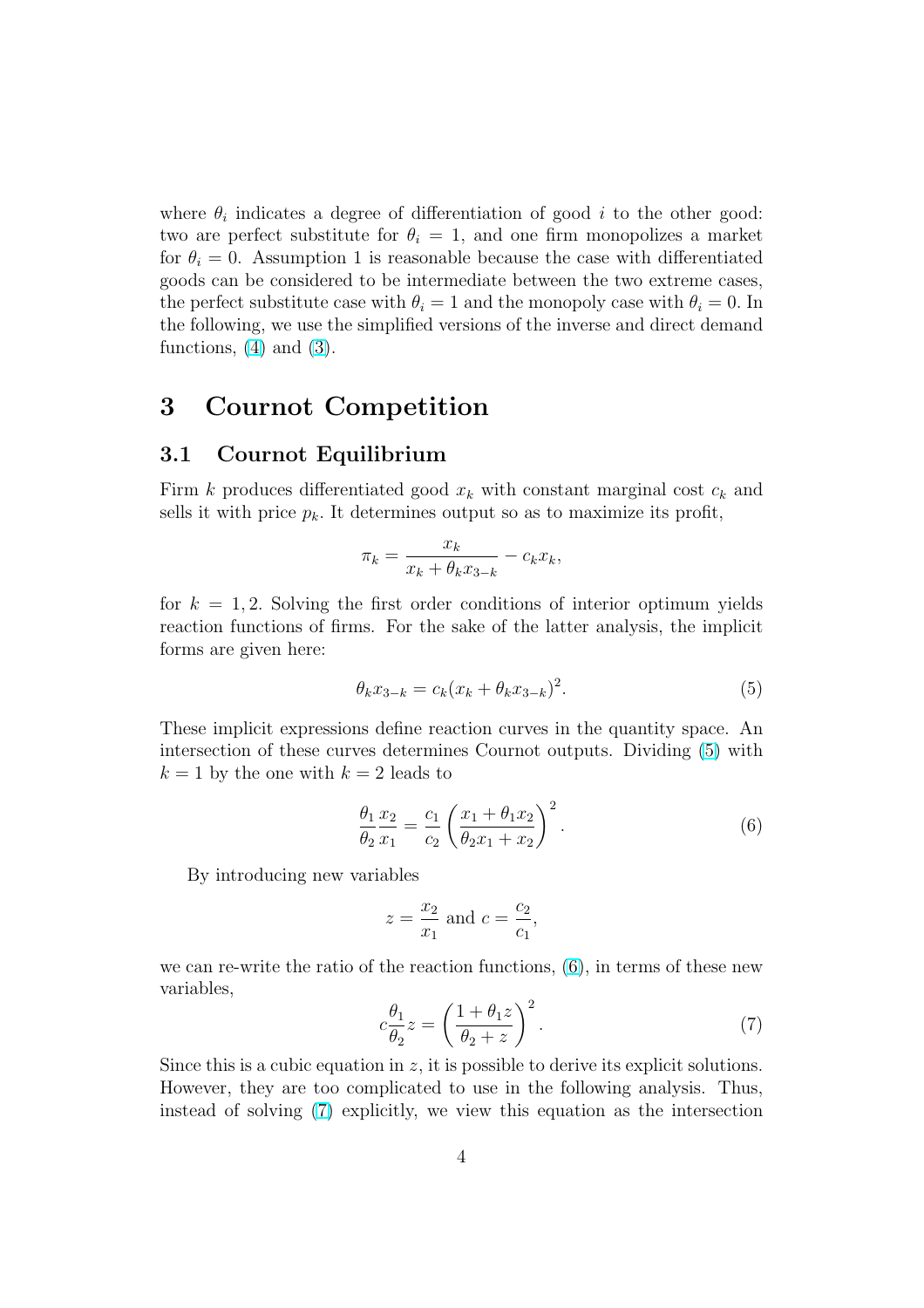of the straight line with the quadratic polynomial and confirm an existence (i.e., intersection) of a ratio of Cournot outputs. Let us denote the left hand and right hand sides of [\(7\)](#page-3-0), respectively, by  $f_c(x)$  and  $g(z)$ , namely

$$
f_c(z) = c \frac{\theta_1}{\theta_2} z
$$
 and  $g(z) = \left(\frac{1 + \theta_1 z}{\theta_2 + z}\right)^2$ .

It can be checked that  $g(z)$  is positive for all z with a positive intercept on the vertical axis, bounded from below, strictly decreasing, and strictly convex in  $z$ , <sup>1</sup>

$$
g(0) = \left(\frac{1}{\theta_2}\right)^2 > 1, \ \lim_{z \to \infty} g(z) = \theta_1^2 < 1 \text{ and } g'(z) < 0 \text{ and } g''(z) > 0.
$$

Since  $f_c(z)$  is linear and strictly increasing with  $f_c(0) = 0$ , the two curves cross exactly once under Assumption 1. We denote the solution by  $\alpha$  that is a ratio of Cournot outputs produced by the two firms. It is a function of parameters  $c, \theta_1$  and  $\theta_2$ . That is,

$$
c\frac{\theta_1}{\theta_2}\alpha = \left(\frac{1+\theta_1\alpha}{\theta_2+\alpha}\right)^2 \Rightarrow \alpha = \alpha(c,\theta_1,\theta_2)
$$
 and  $\alpha = \frac{x_2^C}{x_1^C}$ .

The value of  $\alpha$  can be any positive number depending on the value of c and is strictly decreasing in c. In particular, it converges to infinity or zero as c goes to zero or infinity. Substituting  $x_2^C = \alpha x_1^C$  into [\(6\)](#page-3-0) and solving the resultant equation for  $x_1$  provides explicit expressions of Cournot outputs in terms of exogenously determined parameters,  $c, \theta_1$  and  $\theta_2$ :

$$
x_1^C = \frac{\alpha \theta_1}{c_1 (1 + \alpha \theta_1)^2} = \frac{\theta_2}{c_2 (\theta_2 + \alpha)^2},
$$
  
\n
$$
x_2^C = \frac{\theta_1}{c_1 (\theta_1 + \alpha^{-1})^2} = \frac{\alpha \theta_2}{c_2 (\theta_2 + \alpha)^2}.
$$
\n(8)

We now consider separately continuous Cournot dynamical systems without and with time delays.

<sup>1</sup>Differentiating  $g(z)$  and  $g'(z)$  yields

$$
g'(z) = \frac{2(1+\theta_1 z)(\theta_1 \theta_2 - 1)}{(\theta_2 + z)^3} < 0,
$$

and

$$
g''(z) = \frac{2(3 - \theta_1 \theta_2 + 2\theta_1 z)(1 - \theta_1 \theta_2)}{(\theta_2 + z)^4} > 0
$$

where the directions of inequalities are due to Assumption 1.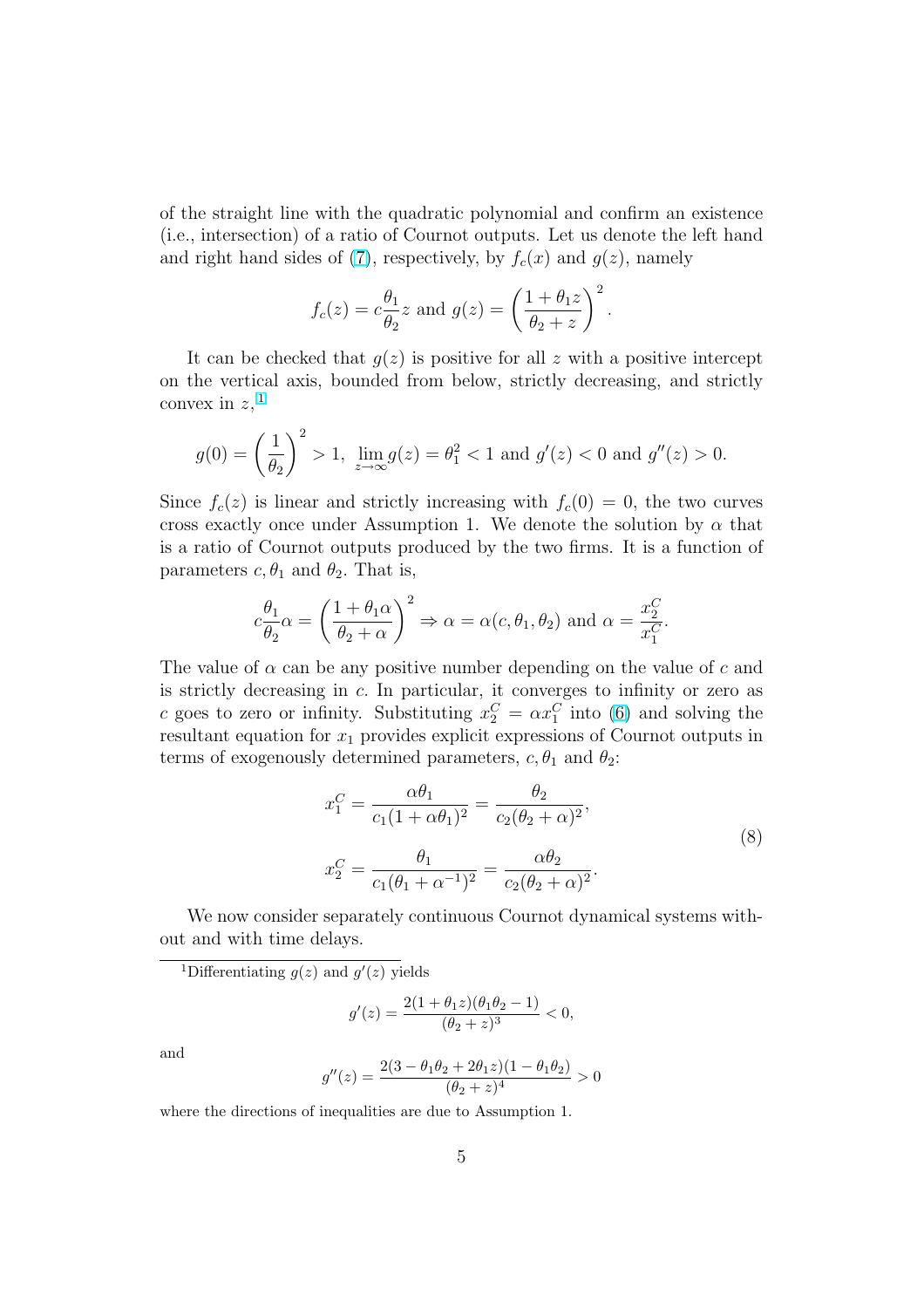### 3.2 Continuous Dynamics without Time Delays

Solving [\(5\)](#page-3-0) for output gives the explicit form of reaction functions

$$
R_1(x_2) = \sqrt{\frac{\theta_1 x_2}{c_1}} - \theta_1 x_2,
$$
  

$$
R_2(x_1) = \sqrt{\frac{\theta_2 x_1}{c_2}} - \theta_2 x_1.
$$

The continuous dynamic system is

$$
(C_1): \begin{cases} \n\dot{x}_1(t) = k_1 (R_1(x_2(t)) - x_1(t)), \\ \n\dot{x}_2(t) = k_2 (R_2(x_1(t)) - x_2(t)), \n\end{cases}
$$

where the dot over a variable means a time derivative, and  $k_i$   $(i = 1, 2)$  is an adjustment coefficient and assumed to be positive. The Jacobian is

$$
J_C = \begin{pmatrix} -k_1 & k_1 \gamma_1 \\ k_2 \gamma_2 & -k_2 \end{pmatrix},
$$

where  $\gamma_i$  is the derivative of firm i's reaction function evaluated at Cournot equilibrium,

$$
\gamma_1 = \frac{\alpha^{-1} - \theta_1}{2} \text{ and } \gamma_2 = \frac{\alpha - \theta_2}{2}.
$$
 (9)

The characteristic equation is derived as

$$
\lambda^{2} + (k_{1} + k_{2})\lambda + k_{1}k_{2} (1 - \gamma_{1}\gamma_{2}) = 0.
$$

The linear coefficient is positive. Next we will show that the constant term is also positive implying that the roots have negative real parts. Clearly,

$$
\gamma_1 \gamma_2 = \frac{1}{4} \left( 1 + \theta_1 \theta_2 - (\alpha \theta_1 + \frac{1}{\alpha} \theta_2) \right). \tag{10}
$$

Since  $\alpha + \frac{1}{\alpha} \ge 2$  for any  $\alpha > 0$ , we have  $\alpha \theta_1 + \frac{1}{\alpha}$  $\frac{1}{\alpha}\theta_2 \geq 2 \min(\theta_1, \theta_2)$ . Therefore,

$$
\gamma_1 \gamma_2 \le \frac{1}{4} \left( 1 + [\theta_1 \theta_2 - 2 \min(\theta_1, \theta_2)] \right) < \frac{1}{4}
$$

where the last inequality is due to  $\theta_1 \theta_2 - 2\theta_k = \theta_k(\theta_{3-k} - 2) < 0$ . Notice in addition that the value of  $\gamma_1 \gamma_2$  can be any real value between  $-\infty$  and  $\frac{1}{4}$  by the appropriate choice of  $\alpha$ . Thus, we have the following results:

Theorem 1 Given Assumption 1, Cournot continuous model is always locally asymptotically stable.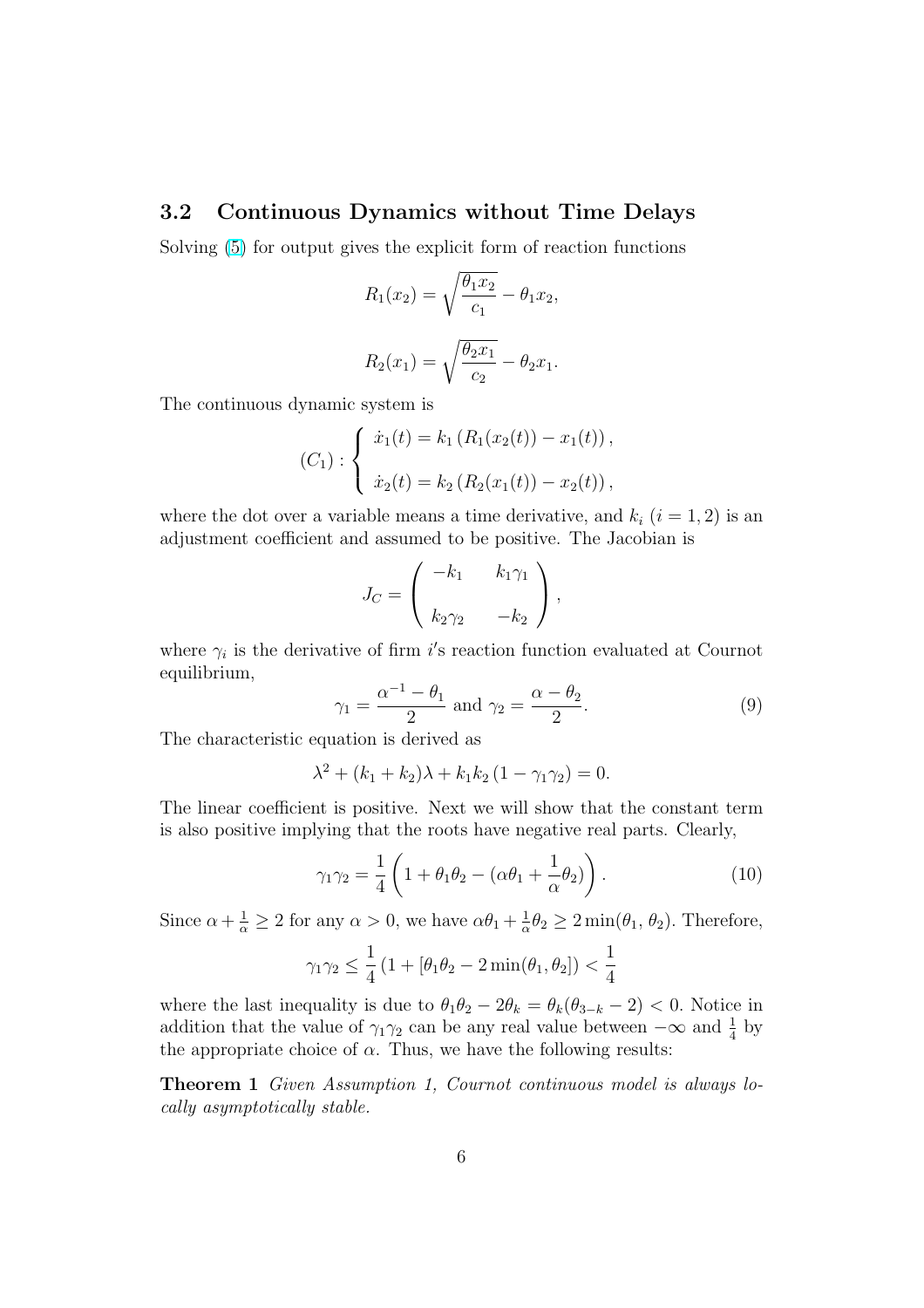### 3.3 Continuous Dynamics with Time Delays

Assume that firm k has a time lag  $T_k$  in collecting and implementing information on the output of the competition as well as a time lag  $S_k$  in its own output. Similar situation occurs when the firms want to react to average information rather than to sudden changes. Then the dynamic system with fixed time lags is written as

$$
(C_2): \begin{cases} \dot{x}_1(t) = k_1 (R_1(x_2(t - T_1)) - x_1(t - S_1)), \\ \dot{x}_2(t) = k_2 (R_2(x_1(t - T_2)) - x_2(t - S_2)). \end{cases}
$$

This is a system of delayed- (or difference-) differential equations. However, for the dynamical system with fixed delays, the characteristic polynomial becomes a mixed polynomial-exponential equation with infinitely many roots. So spectrum becomes infinite, and therefore stability analysis becomes complicated. Fixed time delays are not realistic in real economies, since the length of any delay is uncertain. Therefore continuously distributed time lags describe the situation more accurately. For the dynamical system with continuously distributed time lags, we have finite spectrum, and it is well known that the integro-differential equation is equivalent to a finite set of ordinary differential equations. Thus, if firm  $k$ 's expectation of competitor's output is denoted by  $x_{3-k}^e$  and that of its own output by  $x_k^{\varepsilon}$ , then the dynamism can be written as the system of integro-differential equations

$$
\dot{x}_1(t) = k_1 (R_1(x_2^e(t)) - x_1^e(t)),
$$
  

$$
\dot{x}_2(t) = k_2 (R_2(x_1^e(t)) - x_2^e(t)),
$$

where for  $k = 1, 2$ ,

$$
x_k^e(t) = \int_0^t w(t - s, T_k, m_k) x_k(s) ds,
$$
  

$$
x_k^e(t) = \int_0^t w(t - s, S_k, \ell_k) x_k(s) ds.
$$

Here the weighting function  $w(t-s, \Gamma, n)$  is defined as

$$
w(t-s,\Gamma,n) = \begin{cases} \frac{1}{\Gamma}e^{-\frac{t-s}{\Gamma}} & \text{if } n = 0, \\ \frac{1}{n!} \left(\frac{n}{\Gamma}\right)^{n+1} (t-s)^n e^{\frac{-n(t-s)}{\Gamma}} & \text{if } n \ge 1, \end{cases}
$$

where n is a nonnegative integer and  $\Gamma$  is a positive real parameter. Since this system is equivalent to a system of ordinary differential equations (Chiarella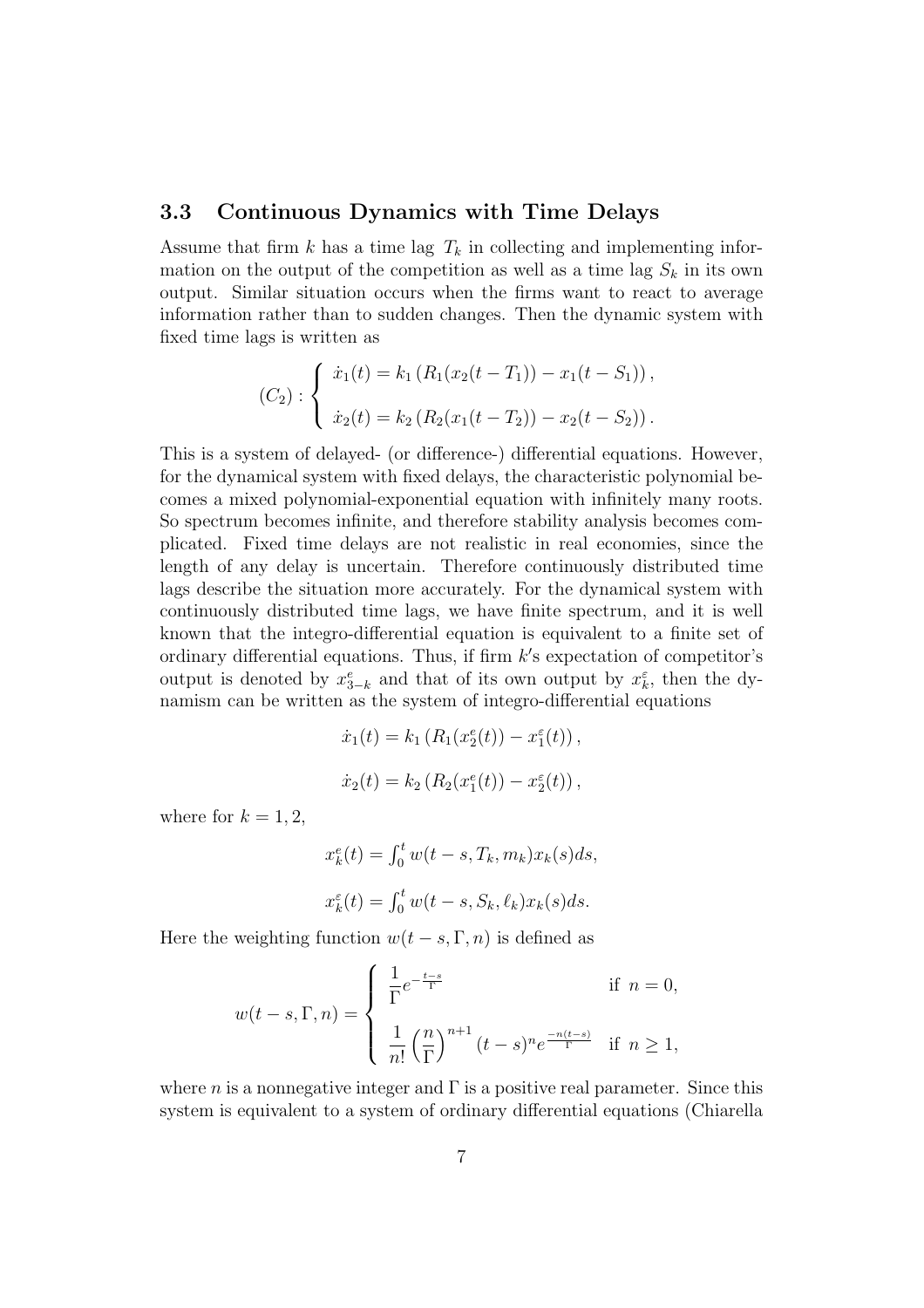and Szidarovszky (2002)), all tools known from the stability theory of differential equations can be applied in this case as well.

To examine local dynamics of the above system in a neighborhood of the equilibrium point, we consider the linearized system,

$$
\dot{x}_{1,\delta}(t) = k_1 \left( \gamma_1 \int_0^t w(t-s, T_1, m_1) x_{2,\delta}(s) ds - \int_0^t w(t-s, S_1, l_1) x_{1,\delta}(s) ds \right)
$$
  

$$
\dot{x}_{2,\delta}(t) = k_2 \left( \gamma_2 \int_0^t w(t-s, T_2, m_2) x_{1,\delta}(s) ds - \int_0^t w(t-s, S_2, l_2) x_{2,\delta}(s) ds \right)
$$

where  $x_{k,\delta}(t)$  is the deviation of  $x_k(t)$  from its equilibrium level. Looking for the solution in the usual exponential form

$$
x_{k,\delta}(t) = v_k e^{\lambda t}, \ k = 1, 2,
$$

we substitute this into the linearized system to obtain

$$
(\lambda + k_1 \int_0^t w(t - s, S_1, l_1) e^{-\lambda(t - s)} ds) v_1 - k_1 \gamma_1 \int_0^t w(t - s, T_1, m_1) e^{-\lambda(t - s)} ds v_2 = 0,
$$
  

$$
-k_2 \gamma_2 \int_0^t w(t - s, T_2, m_2) e^{-\lambda(t - s)} ds v_1 + (\lambda + k_2 \int_0^t w(t - s, S_2, l_2) e^{-\lambda(t - s)} ds) v_2 = 0.
$$

Notice next that allowing  $t \to \infty$  yields

$$
\int_0^\infty w(s,\Gamma,n)e^{-\lambda s}ds = \left(1 + \frac{\lambda \Gamma}{q}\right)^{-(n+1)}
$$

with

$$
q = \begin{cases} 1 & \text{if } n = 0, \\ n & \text{if } n \ge 1. \end{cases}
$$

So we have finally

$$
\begin{pmatrix} A_1(\lambda) & B_1(\lambda) \\ B_2(\lambda) & A_2(\lambda) \end{pmatrix} \begin{pmatrix} v_1 \\ v_2 \end{pmatrix} = 0,
$$

where

$$
A_i(\lambda) = \left(\lambda \left(1 + \frac{\lambda S_i}{q_i}\right)^{(l_i+1)} + k_i\right) \left(1 + \frac{\lambda T_i}{r_i}\right)^{(m_i+1)},
$$
  

$$
B_i(\lambda) = -k_i \gamma_i \left(1 + \frac{\lambda S_i}{q_i}\right)^{(l_i+1)},
$$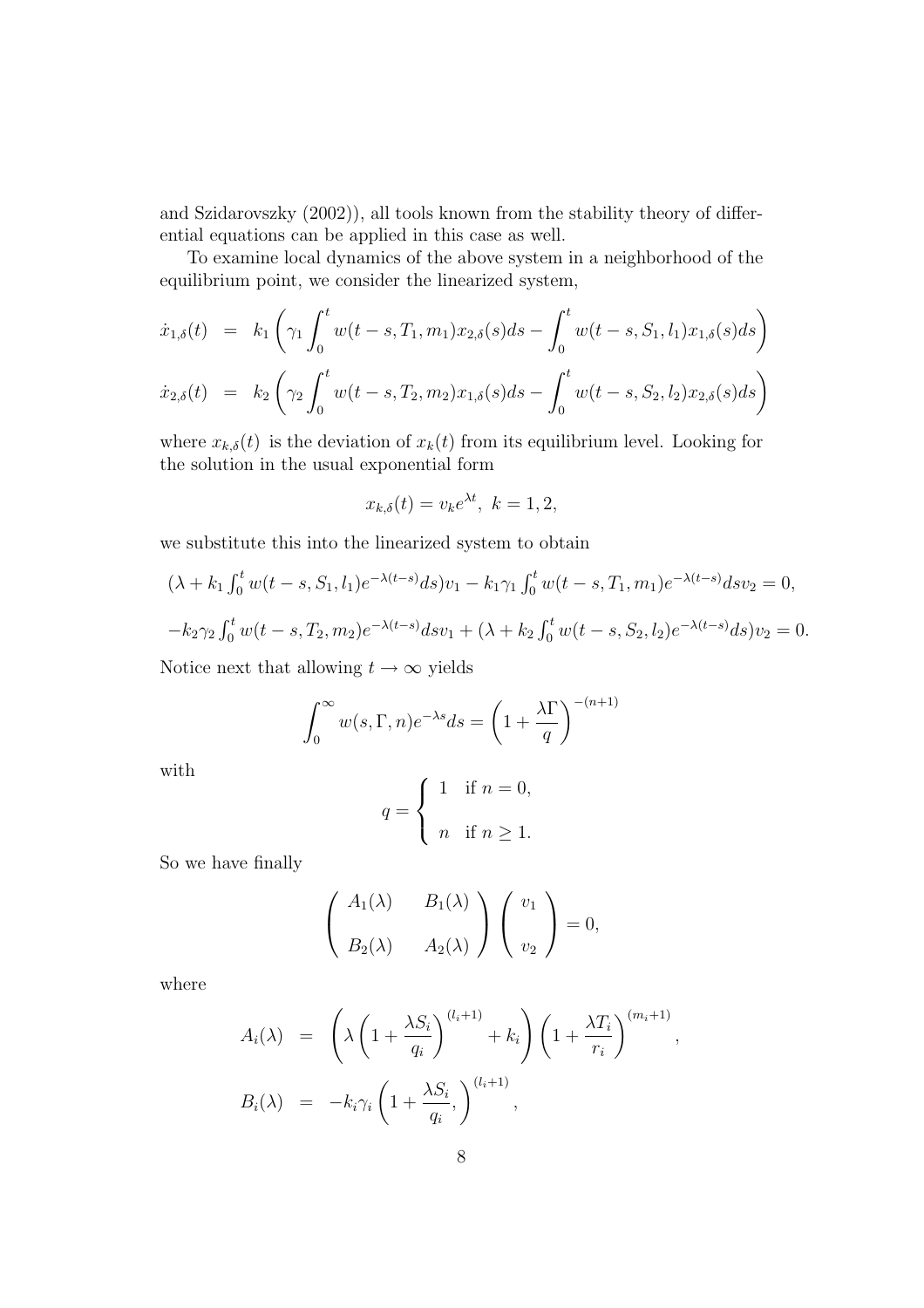<span id="page-8-0"></span>with

$$
q_i = \begin{cases} 1, & \text{if } l_i = 0 \\ l_i, & \text{if } l_i \ge 1 \end{cases}
$$

$$
r_i = \begin{cases} 1, & \text{if } m_i = 0 \\ m_i, & \text{if } m_i \ge 1. \end{cases}
$$

and

Non-trivial solution exits if and only if

$$
A_1(\lambda)A_2(\lambda) - B_1(\lambda)B_2(\lambda) = 0
$$

,or

$$
\prod_{i=1}^{2} \left( \lambda \left( 1 + \frac{\lambda S_i}{q_i} \right)^{(l_i+1)} + k_i \right) \left( 1 + \frac{\lambda T_i}{r_i} \right)^{(m_i+1)} - \prod_{i=1}^{2} k_i \gamma_i \left( 1 + \frac{\lambda S_i}{q_i} \right)^{(l_i+1)} = 0. \tag{11}
$$

If there are no time delays,  $T_1 = T_2 = 0$  and  $S_1 = S_2 = 0$ , then (11) is reduced to

$$
(\lambda + k_1)(\lambda + k_2) - k_1 k_2 \gamma_1 \gamma_2 = 0,
$$

which is the same characteristic equation as the one that we already derived above. We will next show some simple special cases, where analytical results can be obtained. The more complicated cases can be examined by using computer methods.

#### **Case 1.**  $T_1 > 0$  and  $T_2 = 0$ .

Let us begin with the simplest case. Assume that only firm 1 has the information lag about its rival's output,  $T_1 > 0$  and  $T_2 = 0$ , furthermore neither firm has lag in its own output,  $S_1 = S_2 = 0$ . We also assume that  $m_1 = 0$ . The characteristic equation, (11), becomes

$$
(\lambda + k_1)(\lambda + k_2)(1 + \lambda T_1) - k_1 k_2 \gamma_1 \gamma_2 = 0,
$$
\n(12)

which is cubic in  $\lambda$ :

$$
T_1\lambda^3 + (1 + T_1(k_1 + k_2))\lambda^2 + (k_1 + k_2 + T_1k_1k_2)\lambda + k_1k_2(1 - \gamma_1\gamma_2) = 0.
$$
 (13)

All coefficients are positive, so roots have negative real parts, according to Routh-Hurwitz condition,<sup>2</sup> if and only if

$$
(1+T_1(k_1+k_2))(k_1+k_2+T_1k_1k_2) > T_1k_1k_2(1-\gamma_1\gamma_2).
$$

$$
a_0\lambda^n + a_1\lambda^{n-1} + \dots + a_n = 0
$$

<sup>2</sup>A necessary and sufficient condition that all the roots of equation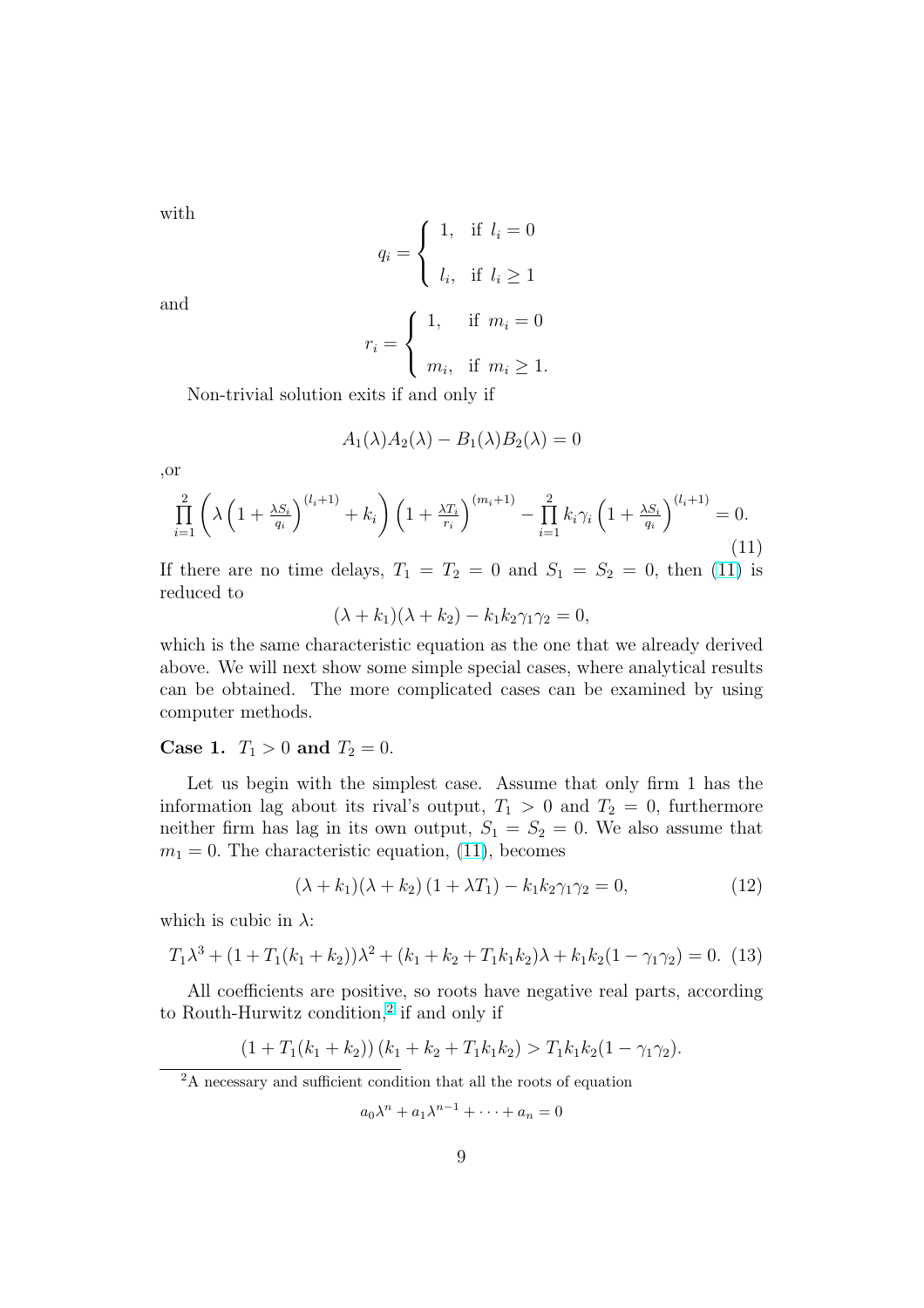With fixed  $T_1$ ,  $k_1$ , and  $k_2$ , the condition holds if

$$
\gamma_1 \gamma_2 > -\frac{(k_1 + k_2)(1 + T_1 k_1)(1 + T_1 k_2)}{T_1 k_1 k_2}.
$$

In Figure 1, in which  $k_1 = k_2 = 0.8$ , the shaded region is a set of  $(T_1, \gamma_1 \gamma_2)$ for which the above inequality is violated. As can be seen, the Cournot equilibrium becomes unstable for large negative  $\gamma_1 \gamma_2$  while it is stable if there is no or small time lag as Theorem 1 assures. Thus it can be said that a time lag on competitor's output might have a destabilizing effect, which we sum up as follows.

#### Insert Figure 1 Here.

**Theorem 2** An information lag on competitor's output might destabilize the otherwise stable Cournot continuous model.

Let us go back to equation [\(11\)](#page-8-0) to show the existence of a limit cycle. According to the Hopf bifurcation theorem, we can establish the existence if the Jacobian of the dynamical system evaluated at the equilibrium has a pair of pure imaginary roots and the real part of these roots vary with a bifurcation parameter.<sup>3</sup> We first select  $1 - \gamma_1 \gamma_2 \equiv z$  as the bifurcation parameter and then calculate its value at the point for which loss of stability just occurs. It is obtained by substituting the stability condition with equality into the bifurcation parameter,

$$
z^* = 1 - \gamma_1 \gamma_2 = \frac{\left(1 + T_1(k_1 + k_2)\right)(k_1 + k_2 + T_1k_1k_2)}{T_1k_1k_2}.
$$

In this case, the cubic equation, [\(13\)](#page-8-0), can be written as

$$
T_1\lambda^3 + (1 + T_1(k_1 + k_2))\lambda^2 + (k_1 + k_2 + T_1k_1k_2)\lambda + k_1k_2(1 - \gamma_1\gamma_2)
$$
  
= 
$$
\left(\lambda + \frac{1 + T_1(k_1 + k_2)}{T_1}\right)(T_1\lambda^2 + (k_1 + k_2 + T_1k_1k_2)) = 0,
$$

with real positive coefficients have negative real parts is that the following conditions hold,

$$
\left| \begin{array}{cc} a_1 & a_0 \\ a_3 & a_2 \end{array} \right| > 0, \left| \begin{array}{cc} a_1 & a_0 & 0 \\ a_3 & a_2 & a_1 \\ a_5 & a_4 & a_3 \end{array} \right| > 0, \cdots
$$

<sup>3</sup>See, for example, Guckenheimer and Holmes (1983) for more details of the Hopf bifurcation theorem.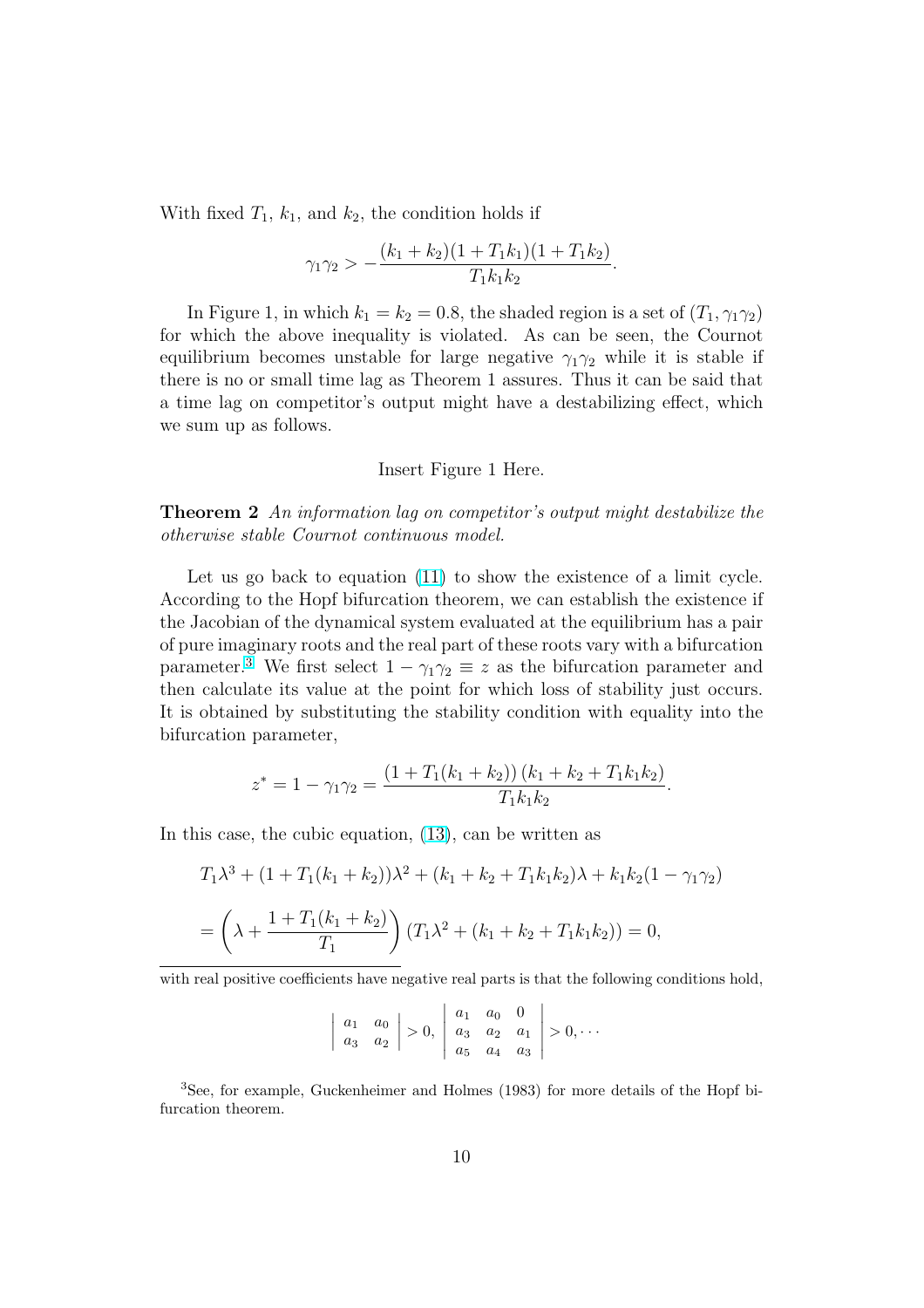that can be explicitly solved for  $\lambda$ . One of the characteristic roots is negative real and the other two are pure imaginary:

$$
\lambda_1 = -\frac{1 + T_1(k_1 + k_2)}{T_1} < 0,
$$
  

$$
\lambda_{2,3} = \pm i\sqrt{\frac{k_1 + k_2 + T_1k_1k_2}{T_1}} = \pm i\xi.
$$

To apply the Hopf bifurcation theorem, we need to check whether the real part of the complex roots is sensitive to a change in the bifurcation parameter. Suppose  $\lambda$  as a function of z,  $\lambda(z)$ , then by implicit differentiation of equation (13) we have

$$
3T_1\lambda^2\frac{d\lambda}{dz} + 2\lambda(1 + T_1(k_1 + k_2))\frac{d\lambda}{dz} + (k_1 + k_2 + T_1k_1k_2)\frac{d\lambda}{dz} + k_1k_2 = 0
$$

implying that

$$
\frac{d\lambda}{dz} = -\frac{k_1k_2}{3T_1\lambda^2 + 2\lambda(1 + T_1(k_1 + k_2)) + (k_1 + k_2 + T_1k_1k_2)}.
$$

Rationalizing the right hand side and noticing that the terms with  $\lambda$  are imaginary and the constant and quadratic terms are real yields the following form of the real part of the derivative of  $\lambda$  with respect to the bifurcation parameter:

$$
Re\left(\frac{d\lambda}{dz}\right) = -\frac{k_1k_2(3T_1\lambda^2 + k_1 + k_2 + T_1k_1k_2)}{(3T_1\lambda^2 + k_1 + k_2 + T_1k_1k_2)^2 + (2\xi)^2(1 + T_1(k_1 + k_2))^2} \neq 0,
$$

since at the critical value,

$$
3T_1\lambda^2 + k_1 + k_2 + T_1k_1k_2 = -2(k_1 + k_2 + T_1k_1k_2) \neq 0 \text{ and } \xi \neq 0.
$$

Therefore the Hopf bifurcation theorem applies, and thus a birth of limit cycle is assured around the equilibrium at the critical value.

In performing numerical simulation we first derived the 3-dimensional system of ordinary differential equations which is equivalent to our systems (as described in Chiarella and Szidarovszky (2002)) and then selected the values of parameters. Returning to Figure 1, we set  $T_1 = T_m$  where  $T_m =$  $1/\sqrt{k_1k_2}$ . The corresponding value of  $\gamma_1\gamma_2$  for  $T_1 = T_m$  is

$$
\gamma_m = -\frac{(k_1 + k_2)(\sqrt{k_1} + \sqrt{k_2})^2}{k_1 k_2},
$$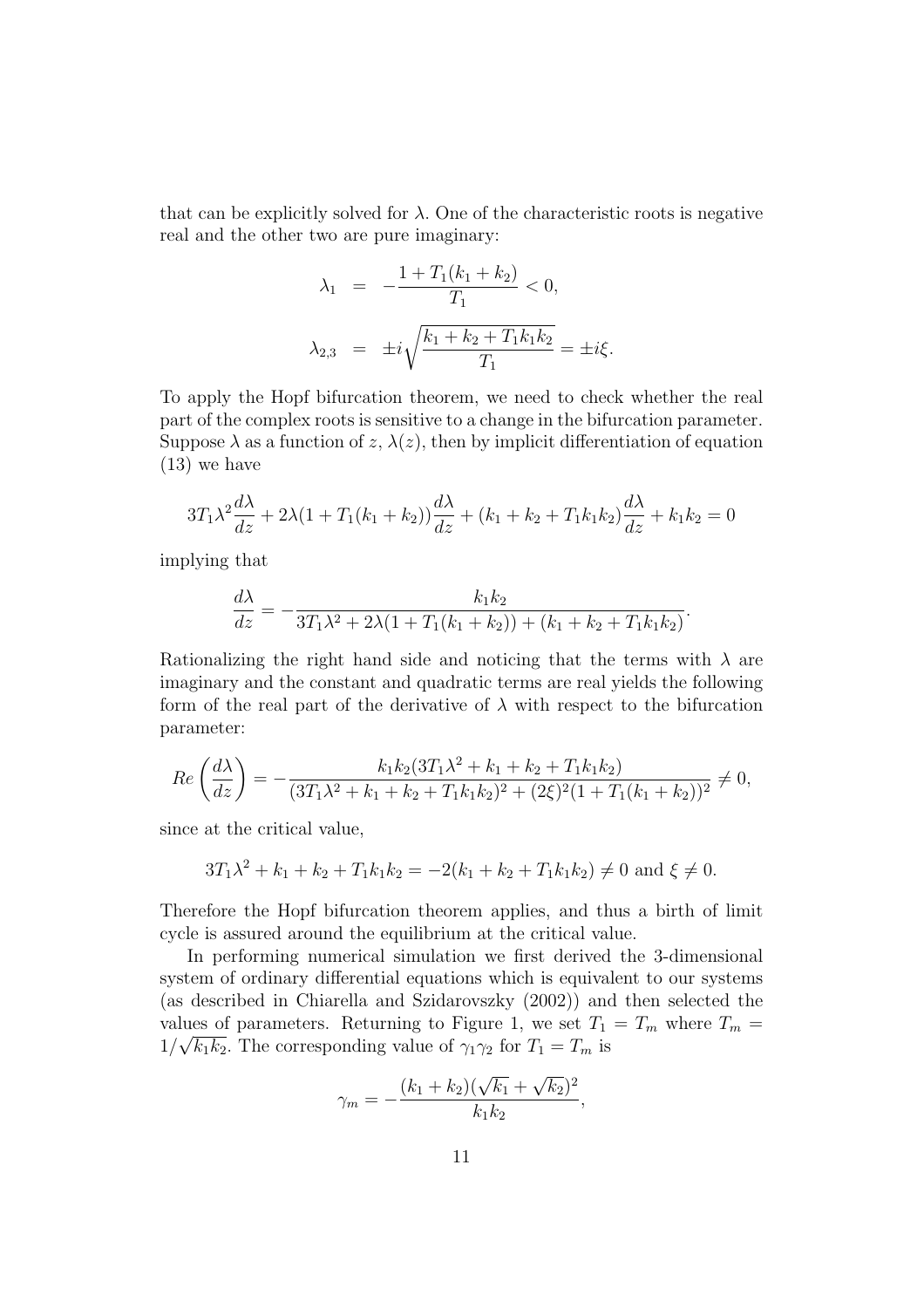which is the maximum value  $\gamma_1 \gamma_2$  under the current circumstance. Setting  $k_1 = k_2 = 0.8$  yields  $\gamma_m = -8$ . We further set  $c = 0.01$  and  $\theta_2 = 0.5$ . Since, at the Cournot equilibrium,  $\gamma_m$  satisfies

$$
\gamma_m = \frac{(\alpha(\theta_1, c, \theta_2) - \theta_2)(\alpha(\theta_1, c, \theta_2)^{-1} - \theta_1)}{4},
$$

solving the equation gives  $\theta_1 = 0.803$ . Taking account of these parameter values for which the system loses its stability, we specify the parameter values as follows:

$$
k_1 = k_2 = 0.8
$$
,  $\theta_1 = 0.815$ ,  $\theta_2 = 0.5$ ,  $c_1 = 1$ , and  $c_2 = 0.00975$ .

Figure 2 displays a complete limit cycle surrounding the Cournot equilibrium point denoted by C.

Insert Figure 2 Here.

Case 2.  $T_1 > 0$  and  $T_2 > 0$ .

In this case we allow both firms to have a lag about the competitor's output. We assume again that  $m_1 = l_1 = 0$ . Then [\(11\)](#page-8-0) becomes

$$
(\lambda + k_1)(\lambda + k_2)(1 + \lambda T_1)(1 + \lambda T_2) - k_1 k_2 \gamma_1 \gamma_2 = 0,
$$

that can be written as a quartic equation in  $\lambda$ ,

$$
a_0\lambda^4 + a_1\lambda^3 + a_2\lambda^2 + a_3\lambda + a_4 = 0,
$$

where coefficients are defined as

$$
a_0 = T_1T_2,
$$
  
\n
$$
a_1 = T_1 + T_2 + T_1T_2(k_1 + k_2),
$$
  
\n
$$
a_2 = 1 + T_1T_2k_1k_2 + (k_1 + k_2)(T_1 + T_2),
$$
  
\n
$$
a_3 = k_1 + k_2 + k_1k_2(T_1 + T_2),
$$
  
\n
$$
a_4 = k_1k_2(1 - \gamma_1\gamma_2).
$$

Since all coefficients are positive, the Routh-Hurwitz theorem implies that roots have negative real parts if and only if

$$
\begin{vmatrix} a_1 & a_0 \\ a_3 & a_2 \end{vmatrix}
$$
 > 0 and  $\begin{vmatrix} a_1 & a_0 & 0 \\ a_3 & a_2 & a_1 \\ 0 & a_4 & a_3 \end{vmatrix}$  > 0.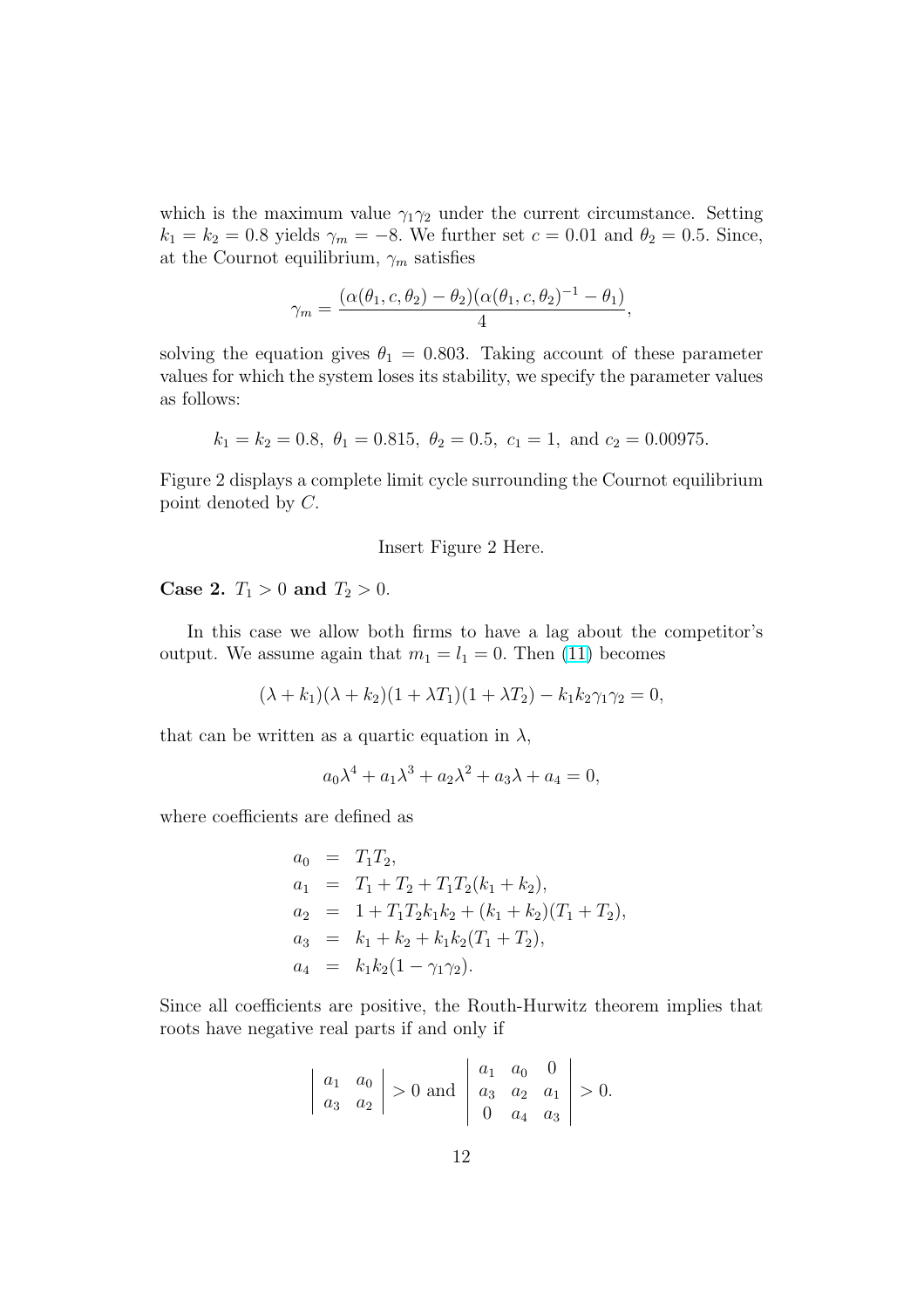The first condition is satisfied as a simple calculation shows that the second order determinant is always positive. It depends on the value of  $\gamma_1 \gamma_2$  whether the second condition is satisfied. Solving the second inequality for  $\gamma_1\gamma_2$  gives the stability condition

$$
\gamma_1 \gamma_2 > -\frac{(k_1 + k_2)(1 + k_1T_1)(1 + k_2T_1)(T_1 + T_2)(1 + k_1T_1)(1 + k_2T_2)}{k_1k_2(T_1 + T_2 + T_1T_2(k_1 + k_2))^2}.
$$

which is clearly violated if  $\gamma_1 \gamma_2$  is negative with large absolute values.

The parameter space of positive  $T_1$  and negative  $\gamma_1 \gamma_2$  is divided into three areas in Figure 3 in which we set  $T_2 = 1$ . The white area represents a set of parameters for which the equilibrium is stable. The shaded area represents a set of the same parameters for which the equilibrium is unstable. It consists of two subregions, the light-gray region and the dark-gray region. The form is the unstable region constructed under the assumption of asymmetric information lag,  $T_1 > 0$  and  $T_2 = 0$ , which is identical with the shaded region in Figure 1. On the other hand, the latter is the extended unstable region due to the assumption of symmetric information lags,  $T_1 > 0$  and  $T_2 > 0$ . It can be observed that introducing the additional time lag  $T_2$  enlarges the unstable region.

Theorem 3 If each firm has information lag on its competitor's output, then the destabilizing effect strengthens.

#### Insert Figure 3 Here.

**Case 3.**  $T_1 > 0$  and  $S_1 > 0$ .

Instead of the information lag on the competitor's production level, we introduce an information lag on the firm's own output,  $S_1 > 0$  and examine how such an alternation affects Cournot dynamics. The characteristic equation [\(11\)](#page-8-0) becomes

$$
(\lambda(1+\lambda S_1)+k_1)(\lambda+k_2)(1+\lambda T_1)-k_1k_2\gamma_1\gamma_2(1+\lambda S_1)=0,
$$

which is also a quartic equation in  $\lambda$ ,

$$
a_0\lambda^4 + a_1\lambda^3 + a_2\lambda^2 + a_3\lambda + a_4 = 0,
$$

where the coefficients are defined as

$$
a_0 = S_1T_1,
$$
  
\n
$$
a_1 = S_1 + T_1 + k_2S_1T_1,
$$
  
\n
$$
a_2 = 1 + k_2S_1 + (k_1 + k_2)T_1,
$$
  
\n
$$
a_3 = k_1 + k_2 + k_1k_2(T_1 - \gamma_1\gamma_2S_1),
$$
  
\n
$$
a_4 = k_1k_2(1 - \gamma_1\gamma_2).
$$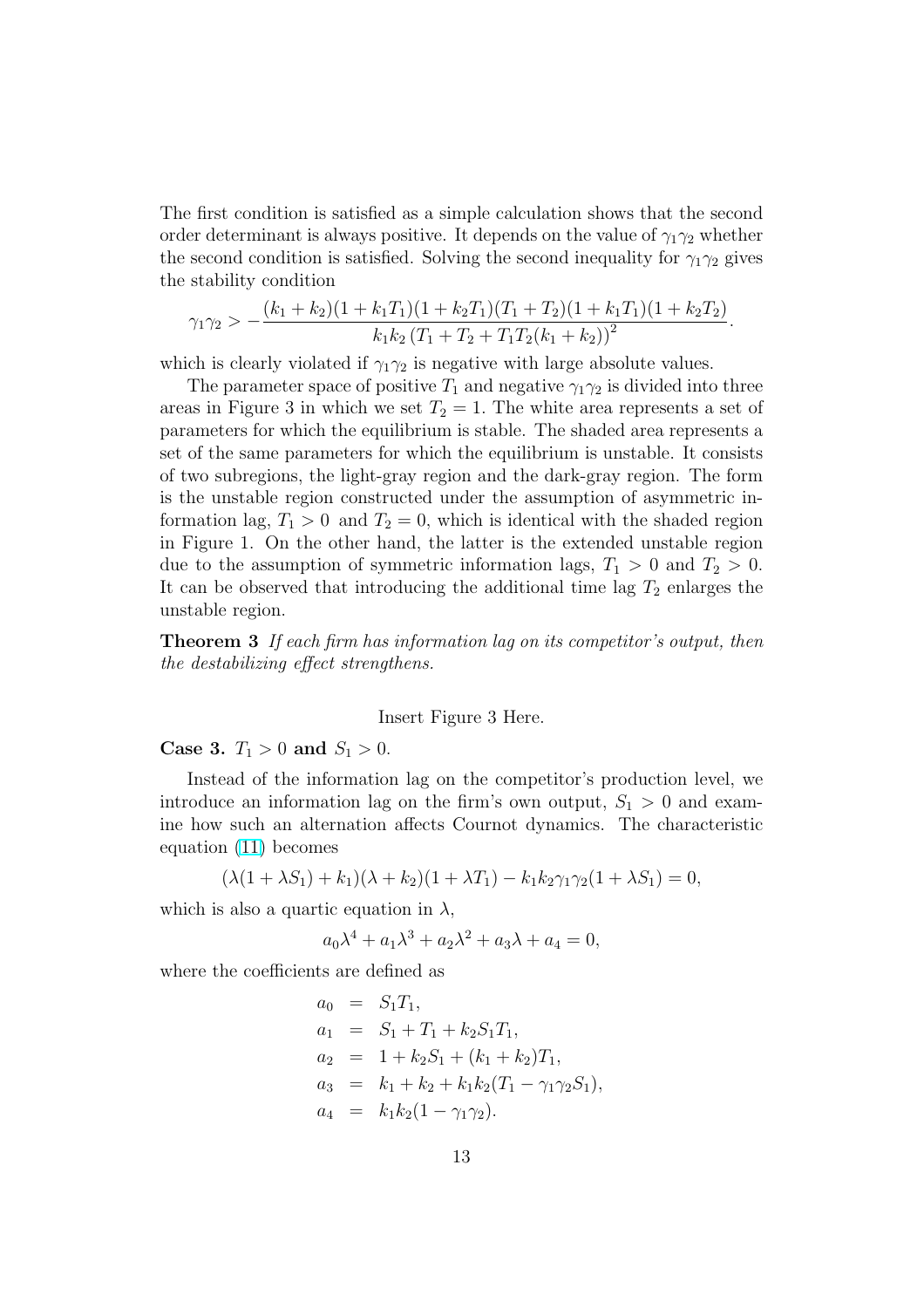It is natural to assume for a firm that the information lag on competitor's output is longer than the lag on it's own output.

#### **Assumption 2.**  $S_i < T_i$  for  $i = 1, 2$ .

The coefficient  $a_3$  is positive under Assumption 2 and  $\gamma_1 \gamma_2$  < 1 4 . Applying the Routh-Hurwitz conditions, which is the same as in Case 2, we derive the stability conditions as,

$$
\gamma_1 \gamma_2 > -\frac{T_1(1 + (k_1 + k_2)T_1) + S_1(1 + k_2T_1)(1 + k_2(S_1 + T_1))}{k_1 k_2 S_1^2 T_1}
$$

,

and by solving the second condition <sup>4</sup>

$$
\gamma_1 \gamma_2 > -\frac{A + B\sqrt{C}}{2k_1k_2 S_1^3 T_1},
$$

where

$$
A = -T_1^2 + S_1T_1(-1 + (k_1 - k_2)T_1) + k_2S_1^3(1 + k_2T_1) - S_1^2T_1(k_1 + k_2 + k_1k_2T_1),
$$
  
\n
$$
B = (S_1 + T_1 + k_2S_1T_1),
$$
  
\n
$$
C = (T_1 + (k_2S_1 - k_1T_1)S_1)^2 + 4k_1S_1^2T_1(1 + k_2T_1).
$$

The second condition is stronger than the first as the following inequality always holds:

$$
-\frac{A - B\sqrt{C}}{2k_1k_2S_1^3T_1} > -\frac{T_1(1 + (k_1 + k_2)T_1) + S_1(1 + k_2T_1)(1 + k_2(S_1 + T_1))}{k_1k_2S_1^2T_1}.
$$

Thus the stability of the equilibrium is guaranteed if  $\gamma_1 \gamma_2$  is nonnegative or negative with small absolute value:

$$
\gamma_1 \gamma_2 > -\frac{A - B\sqrt{C}}{2k_1k_2T_1S_1^3}.
$$

<sup>4</sup>The stability condition also imposes the upper bound on  $\gamma_1 \gamma_2$ ,

$$
-\frac{A - B\sqrt{C}}{2k_1k_2S_1^3T_1} > \gamma_1\gamma_2.
$$

It can be shown however that the upper bound is decreasing in  $T_1$  and  $S_1$ . Putting  $S_1 = T_1$ and increasing  $T_1$  to infinity yields the convergence of the upper bound to unity, which is the minimum value of the upper bound and is greater than  $\frac{1}{4}$ , the maximum value of  $\gamma_1\gamma_2$ . Thus this inequality is as ineffective constraint.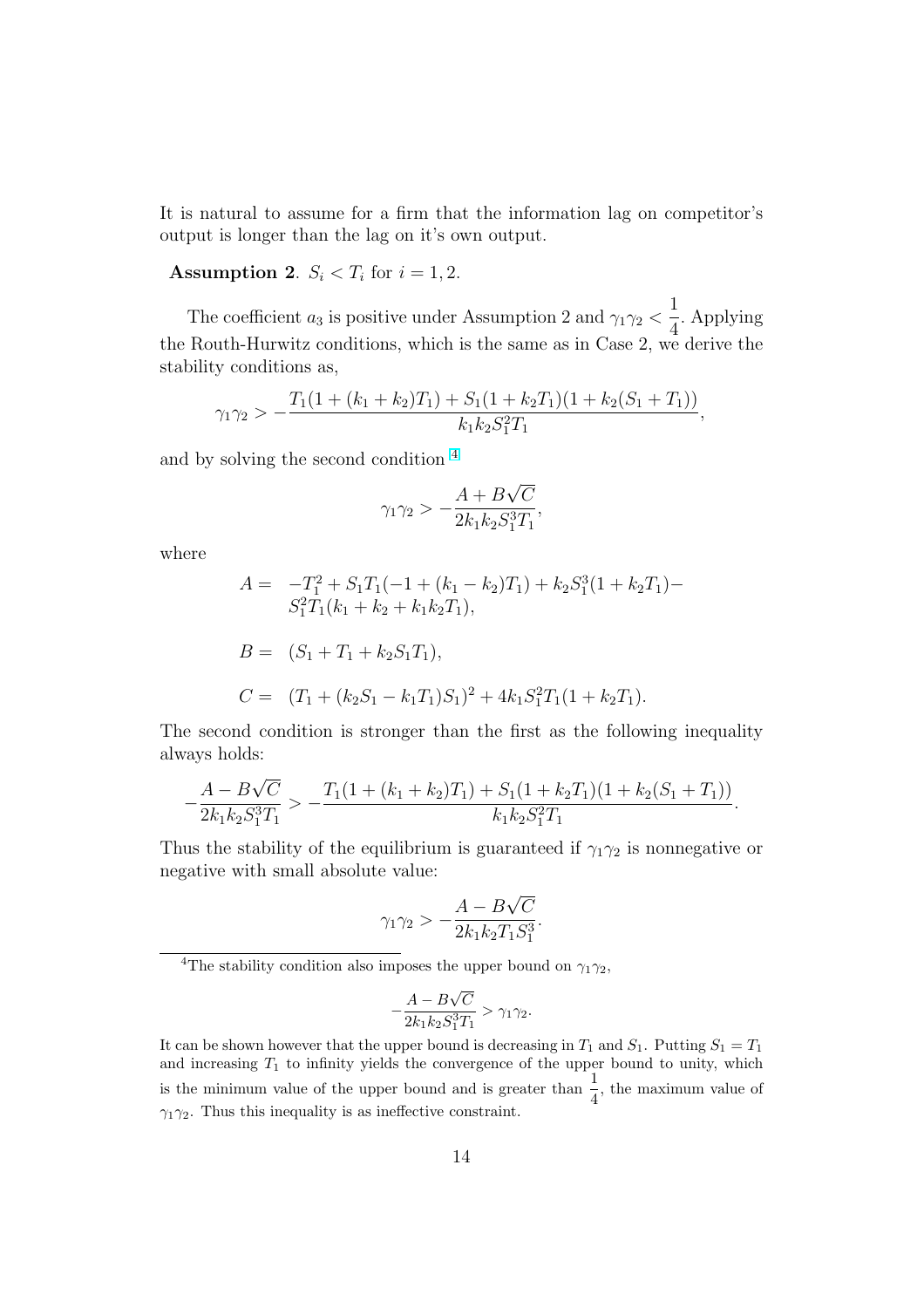In Figure 4 in which we set  $k_1 = k_2 = 0.8$  and  $S_1 = 1$ , the parameter region of  $T_1$  and  $\gamma_1\gamma_2$  is divided into three subregions. The white region implies stability of the equilibrium while the shaded region implies instability. As in Figure 3, instability in the light-gray subregion is due to the lag on competitor's output. As can be seen, the light-grey region is enlarged by introducing the lag on the firm's own output. Thus it can be said that the time lag  $S_1$  also has a destabilizing effect.

Insert Figure 4 Here.

Case 4.  $T_1 > 0$ ,  $T_2 > 0$  and  $S_1 > 0$ ,  $S_2 > 0$ .

This is the most general case. By selecting  $m_1 = m_2 = l_1 = l_2 = 1$ , equation[\(11\)](#page-8-0) becomes a polynomial of degree six,

$$
(\lambda(1 + \lambda S_1) + k_1)(\lambda(1 + \lambda S_2) + k_2)(1 + \lambda T_1)(1 + \lambda T_2) -k_1k_2\gamma_1\gamma_2(1 + \lambda S_1)(1 + \lambda S_2) = 0,
$$

which can be written as

$$
a_0\lambda^6 + a_1\lambda^5 + a_2\lambda^4 + a_3\lambda^3 + a_4\lambda^2 + a_5\lambda^1 + a_6 = 0,
$$

where the coefficients are defined by

$$
a_0 = S_1S_2T_1T_2,
$$
  
\n
$$
a_1 = S_1S_2(T_1 + T_2) + T_1T_2(S_1 + S_2),
$$
  
\n
$$
a_2 = S_1S_2 + (S_1 + S_2)(T_1 + T_2) + (1 + k_2S_1 + k_1S_2)T_1T_2,
$$
  
\n
$$
a_3 = (S_1 + S_2) + (1 + k_2S_1 + k_1S_2)(T_1 + T_2) + (k_1 + k_2)T_1T_2,
$$
  
\n
$$
a_4 = 1 + k_2S_1 + k_1S_2 + (k_1 + k_2)(T_1 + T_2) + k_1k_2(T_1T_2 - \gamma_1\gamma_2S_1S_2),
$$
  
\n
$$
a_5 = k_1 + k_2 + k_1k_2((T_1 - \gamma_1\gamma_2S_1) + (T_2 - \gamma_1\gamma_2S_2)),
$$
  
\n
$$
a_6 = k_1k_2(1 - \gamma_1\gamma_2).
$$

All coefficients are positive by the same reasons as in Case 3. The Routh-Hurwitz conditons in this case are

$$
\left|\begin{array}{cc} a_1 & a_0 \\ a_3 & a_2 \end{array}\right| > 0, \left|\begin{array}{cc} a_1 & a_0 & 0 \\ a_3 & a_2 & a_1 \\ a_5 & a_4 & a_3 \end{array}\right| > 0, \left|\begin{array}{cc} a_1 & a_0 & 0 & 0 \\ a_3 & a_2 & a_1 & a_0 \\ a_5 & a_4 & a_3 & a_2 \\ 0 & a_6 & a_5 & a_4 \end{array}\right| > 0,
$$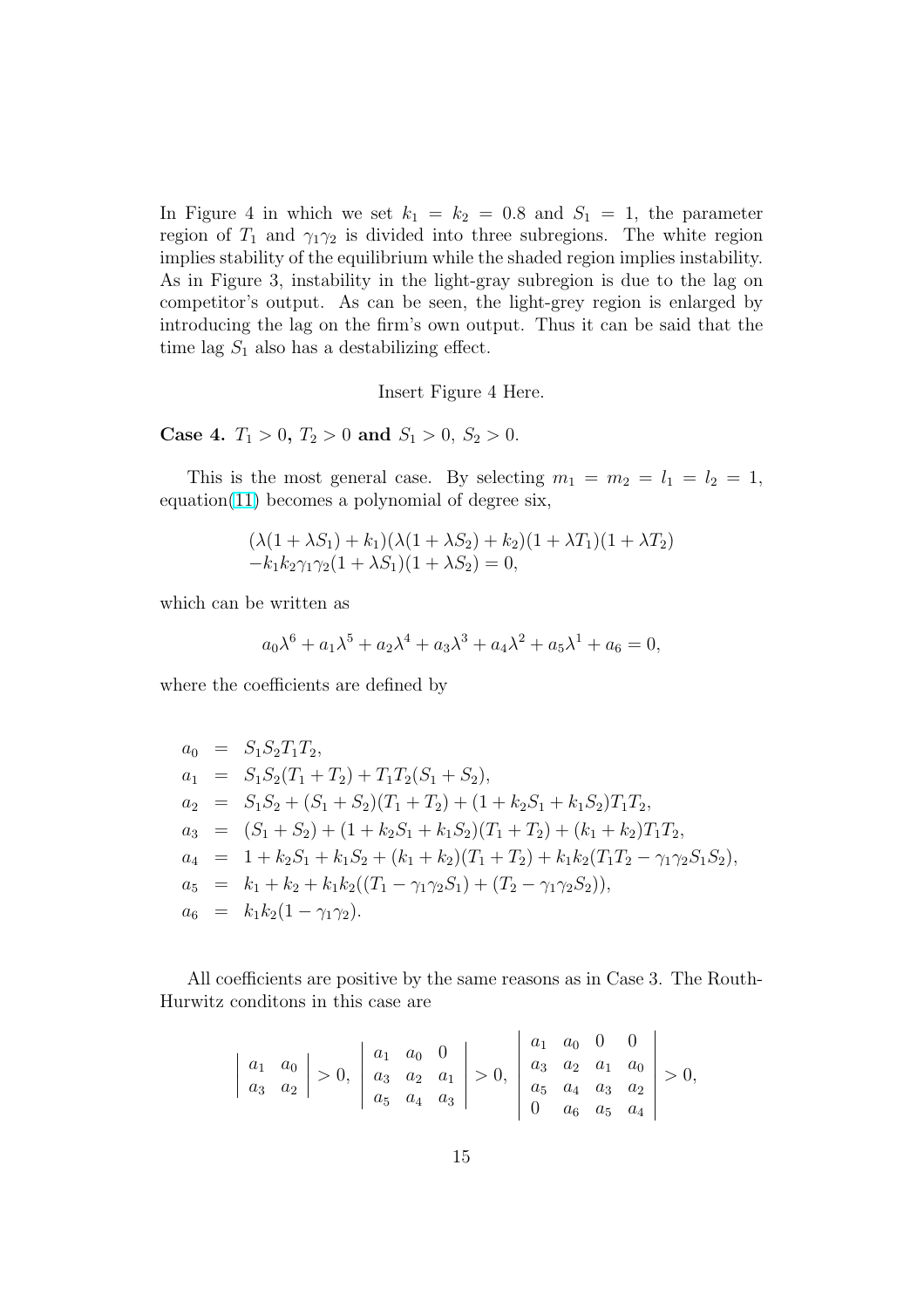The first condition can be confirmed. It is possible to solve the second and third conditions for  $\gamma_1 \gamma_2$ . However the expressions are so complicated and difficult to explain that we represent only the numerical result showing how the instability region is affected.<sup>5</sup>

In Figure 5, the equilibrium becomes unstable for any combination of  $T_1$ and  $\gamma_1\gamma_2$  in the shaded region, which consists of four areas distinguished by different levels of gray color. The area labelled  $T_1 > 0$  is the unstable set in Case 1. The area increases by the area labelled  $T_2 > 0$  if the information lag  $T_2$  is introduced as discussed in Case 2. Replacing  $T_2$  with  $S_1$  increases the unstable region by the area labelled  $S_1 > 0$  and decreases by the small area surrounded by two bold lines in the lower-left corner. It is thus undetermined which effects is stronger, the destabilizing effect caused by  $T_2$  or the one by  $S_1$ . Finally the area labelled  $S_2 > 0$  represents an increase of the unstable region if all of four lags are taken into account. Figure 5 exhibits that the unstable region enlarges as the number of lags increases. However, different specification of parameters gives rise qualitatively a different result. In Figure 6, two different cases can be observed: one is that  $T_2$  has a stronger destabilizing effect than  $S_1$  as the enlargement of the unstable region caused by  $T_2$  is much larger than the one by  $S_2$ ; the other shows that increasing the number of lags stabilizes the market as indicated by the contraction of the area labelled  $S_2$ .

#### Insert Figures 5 and 6 Here.

Given  $\theta_1$  and  $\theta_2$  equation (10) indicates that  $\gamma_1 \gamma_2$  can become larger negative for either smaller  $\alpha$  or larger  $\alpha$ . We have checked that  $\alpha$  is decreasing in c. Thereby  $\alpha$  is smaller or larger according to the fact that c is larger or smaller. Since  $c$  is the ratio of production costs, a larger or smaller  $c$  is due to production inefficiency between the two firms. We summarize this instability result as follows.

Theorem 4 Strong production efficiency can be a source of Cournot instability if continuously distributed time lag is involved in obtaining and implementing information about rival's output.

<sup>&</sup>lt;sup>5</sup>It is numerically confirmed that the stability condition derived from the third condition is stronger than the one from the second condition. So only the stronger condition is depicted in Figure 5.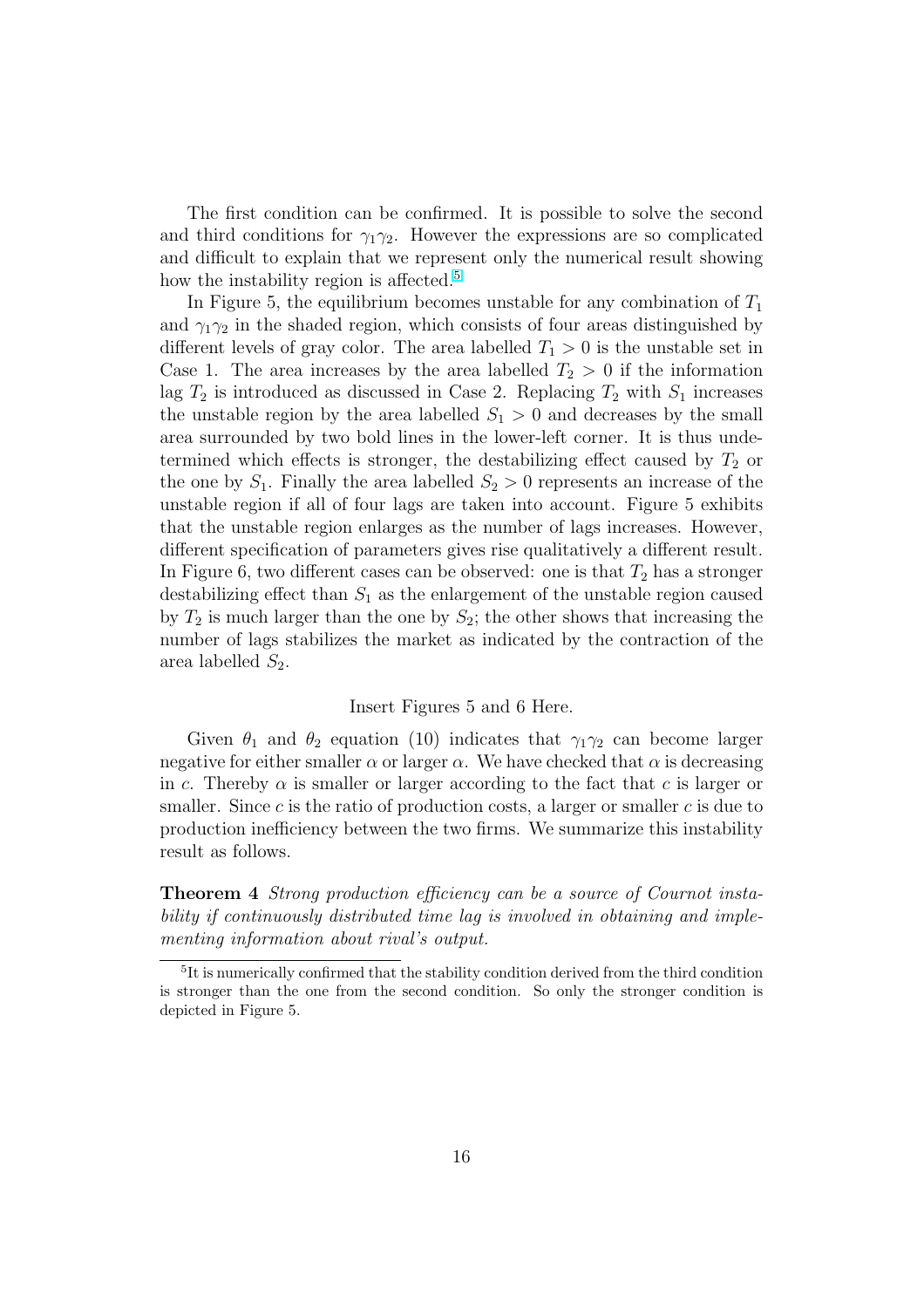# 4 Bertrand Competition

#### 4.1 Bertrand Equilibrium

Using the direct demand functions, [\(3\)](#page-2-0), firms set prices of the products to maximize profits:

$$
\pi_1 = \frac{1}{1 - \theta_1 \theta_2} \left( \frac{1}{p_1} - \frac{\theta_1}{p_2} \right) (p_1 - c_1), \tag{14}
$$

and

$$
\pi_2 = \frac{1}{1 - \theta_1 \theta_2} \left( \frac{1}{p_2} - \frac{\theta_2}{p_1} \right) (p_2 - c_2).
$$
 (15)

Assuming interior optimum, the first-order conditions imply the following implicit forms of the reaction functions: for the first firm,

$$
c_1 p_2 = \theta_1 p_1^2
$$

and for the second firm

$$
c_2p_1=\theta_2p_2^2.
$$

Solving these equations together for the unknown prices provides the Bertrand equilibrium prices, s

$$
p_1^B=\sqrt[3]{\frac{c_1^2c_2}{\theta_1^2\theta_2}}
$$

and

$$
p_2^B = \sqrt[3]{\frac{c_1 c_2^2}{\theta_1 \theta_2^2}}.
$$

We then substitute these prices into the direct demand function  $(3)$  to obtain the Bertrand equilibrium outputs:

$$
\begin{cases}\nx_1^B = \frac{1}{1 - \theta_1 \theta_2} \sqrt[3]{\frac{\theta_1^2 \theta_2}{c_1 c_2}} \left\{ \sqrt[3]{\frac{1}{c_1}} - \sqrt[3]{\frac{\theta_1^2 \theta_2}{c_2}} \right\} \\
x_2^B = \frac{1}{1 - \theta_1 \theta_2} \sqrt[3]{\frac{\theta_1 \theta_2^2}{c_1 c_2}} \left\{ \sqrt[3]{\frac{1}{c_2}} - \sqrt[3]{\frac{\theta_1 \theta_2^2}{c_1}} \right\}.\n\end{cases} (16)
$$

In order to eliminate negative production levels, we assume

Assumption 3.  $\theta_1^2\theta_2 < c <$ 1  $\theta_1 \theta_2^2$ .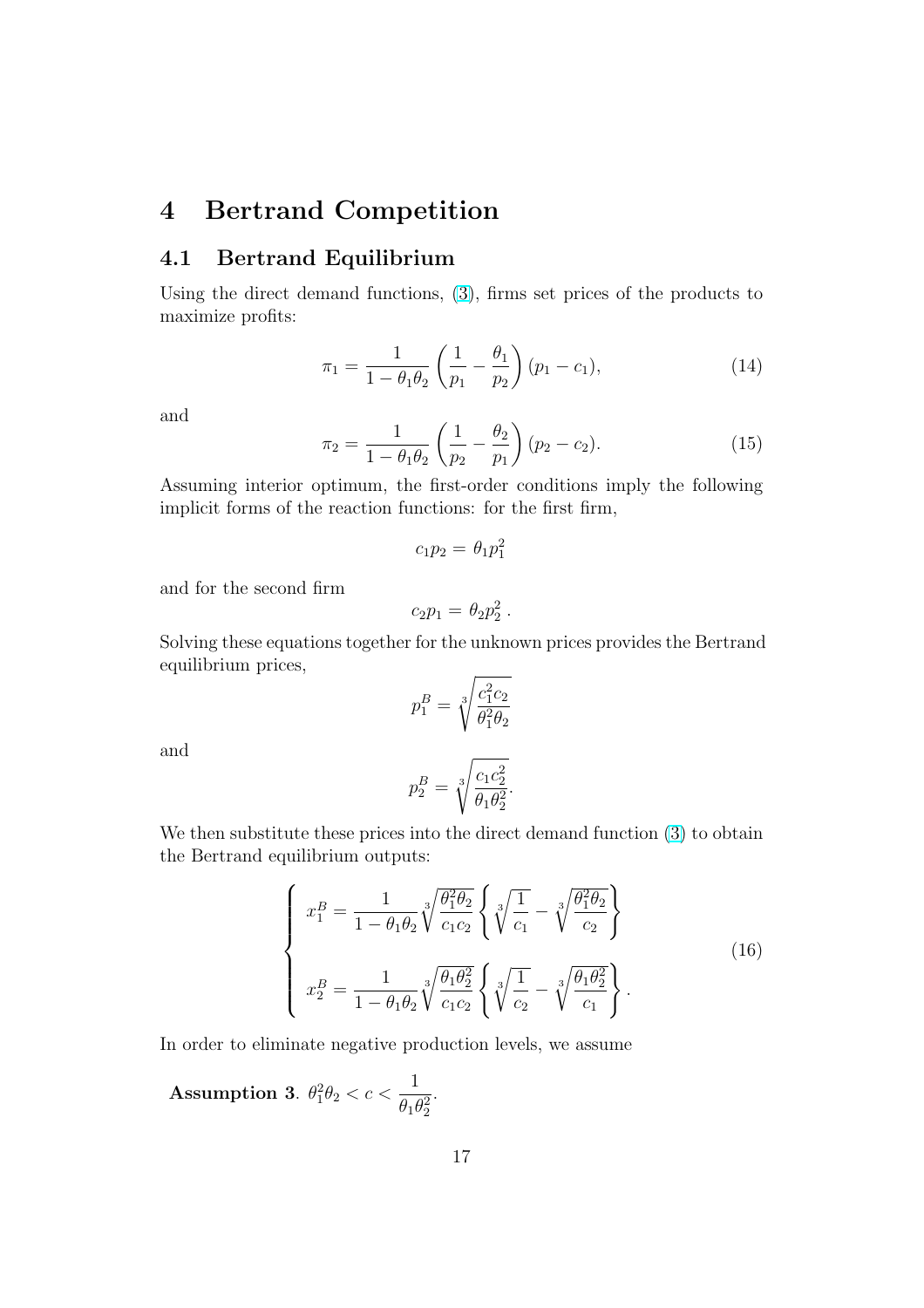### 4.2 Continuous Dynamics without Time Delays

Solving the implicit forms of Bertrand reaction functions for price gives the explicit form of reaction functions

$$
\begin{cases}\nR_1^B(p_2) = \sqrt{\frac{c_1 p_2}{\theta_1}},\\ \nR_2^B(p_1) = \sqrt{\frac{c_2 p_1}{\theta_2}}.\n\end{cases}
$$

The continuous dynamic system is

$$
(B_1): \begin{cases} \dot{p}_1(t) = \kappa_1 \left( R_1^B(p_2(t)) - p_1(t) \right), \\ \dot{p}_2(t) = \kappa_2 \left( R_2^B(p_1(t)) - p_2(t) \right), \end{cases}
$$

where the dot over a variable means a time derivative,  $\kappa_i$   $(i = 1, 2)$  is an adjustment coefficient and assumed to be positive. The Jacobian is

$$
J^B = \begin{pmatrix} -\kappa_1 & \kappa_1 \gamma_1^p \\ \kappa_2 \gamma_2^p & -\kappa_2 \end{pmatrix},
$$

where derivatives of firm  $k$ 's reaction functions are

$$
\gamma_1^B = \frac{1}{2} \sqrt[3]{\frac{c_1 \theta_2}{c_2 \theta_1}} \text{ and } \gamma_2^B = \frac{1}{2} \sqrt[3]{\frac{c_2 \theta_1}{c_1 \theta_2}}.
$$
 (17)

So  $\gamma_1^B \gamma_1^B = \frac{1}{4}$  $\frac{1}{4}$ . The characteristic equation is

$$
\lambda^2 + (\kappa_1 + \kappa_2)\lambda + \kappa_1 \kappa_2 (1 - \gamma_1^B \gamma_2^B) = 0.
$$

Since the coefficients are positive, the real part of characteristic roots are always negative. We summarize this results as follows:

Theorem 5 Bertrand continuous model is always locally asymptotically stable.

### 4.3 Continuous Dynamics with Time Delays

Assume now that firm  $k$  has continuously distributed time lags in the output of its competitor as well as in its own output. When the time delays are taken into account, the Bertrand integro-differential equation system becomes

$$
(B_2): \begin{cases} \dot{p}_1(t) = \kappa_1 \left( R_1^B(p_2^e(t)) - p_1^{\varepsilon}(t) \right), \\ \dot{p}_2(t) = \kappa_2 \left( R_2^B(p_1^e(t)) - p_2^{\varepsilon}(t) \right), \end{cases}
$$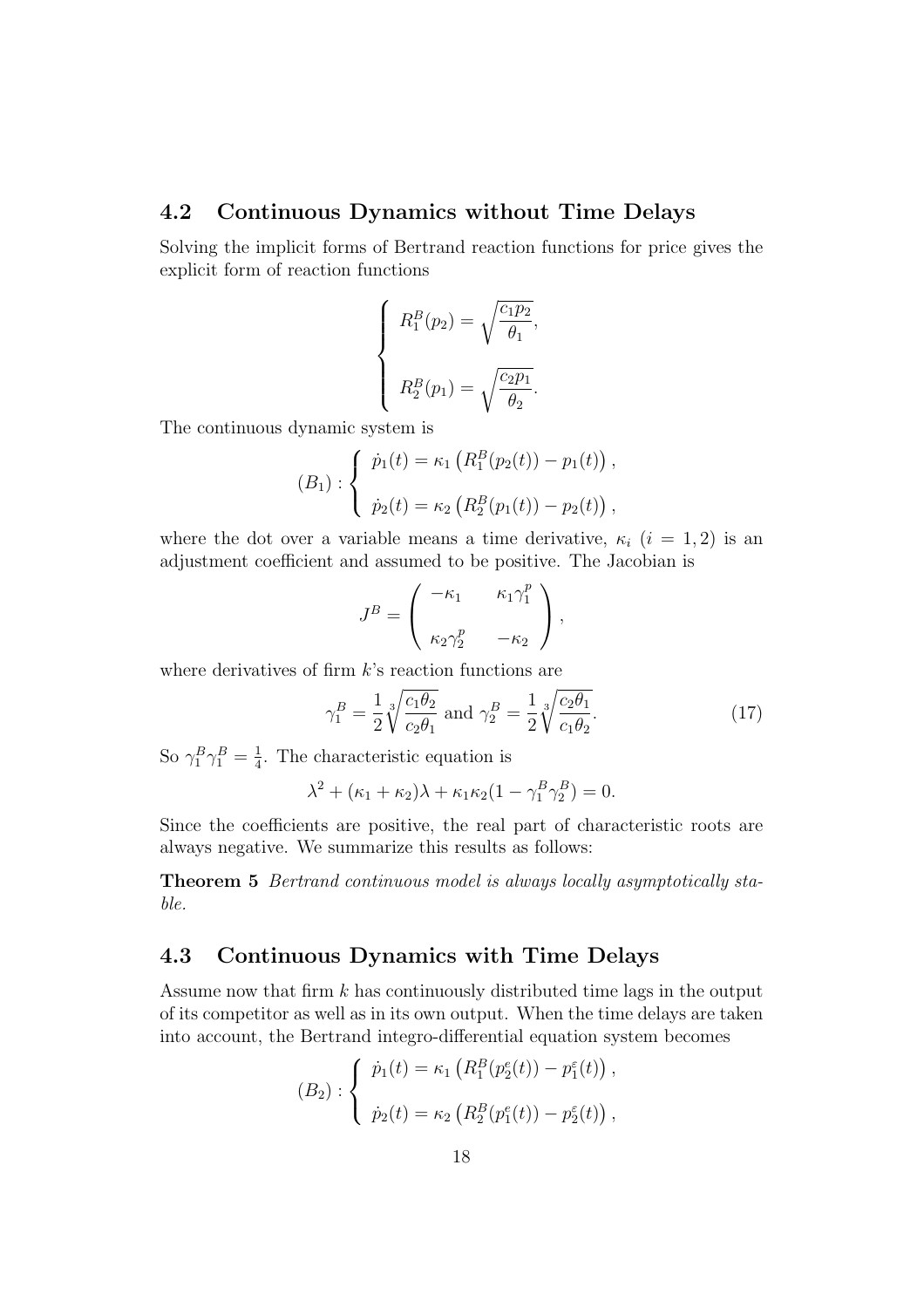where the expected price is

$$
p_k^e(t) = \int_0^t w(t-s, T_k, m_k)p_k(s)ds
$$
 for  $k = 1, 2$ ,

and

$$
p_k^{\varepsilon}(t) = \int_0^t w(t-s, S_k, l_k) p_k(s) ds.
$$

By almost the same procedure as the one we presented above, we have

$$
\prod_{i=1}^{2} \left( \lambda \left( 1 + \frac{\lambda S_i}{q_i} \right)^{(l_i+1)} + \kappa_i \right) \left( 1 + \frac{\lambda T_i}{r_i} \right)^{(m_i+1)} - \prod_{i=1}^{2} \kappa_i \gamma_i^B \left( 1 + \frac{\lambda S_i}{q_i} \right)^{(l_i+1)} = 0,
$$

where  $q_i$  and  $r_i$  are the same as in equation (11).

If there is no time delay, then  $T_1 = T_2 = S_1 = S_2 = 0$ , so this equation reduces to

$$
(\lambda + \kappa_1)(\lambda + \kappa_2) - \kappa_1 \kappa_2 \gamma_1^B \gamma_2^B = 0,
$$

which is the same equation that was derived before.

### Case 1.  $T_1 > 0$  and  $T_2 > 0$ .

Assume next that  $S_1 = S_2 = 0$ , that is, the firms have no delays in their own outputs. In this case the characteristic equation becomes

$$
(\lambda + \kappa_1)(\lambda + \kappa_2)\left(1 + \frac{\lambda T_1}{q_1}\right)^{(m_1 + 1)} \left(1 + \frac{\lambda T_2}{q_2}\right)^{(m_2 + 1)} - \kappa_1 \kappa_2 \gamma_1^B \gamma_2^B = 0.
$$

We will easily prove that the system is always locally asymptotically stable. To check whether the system can be locally unstable, we assume that  $Re(\lambda) \ge$ 0. Then we have

$$
|\lambda + \kappa_1| \ge \kappa_1, \quad |\lambda + \kappa_2| \ge \kappa_2, \quad |1 + \frac{\lambda T_1}{q_1}| \ge 1, \quad |1 + \frac{\lambda T_2}{q_2}| \ge 1.
$$

Thus

$$
(\lambda + \kappa_1)(\lambda + \kappa_2) \left(1 + \frac{\lambda T_1}{q_1}\right)^{(m_1 + 1)} \left(1 + \frac{\lambda T_2}{q_2}\right)^{(m_2 + 1)} \ge \kappa_1 \kappa_2.
$$

On the other hand we have

$$
|\kappa_1 \kappa_2 \gamma_1^B \gamma_2^B| = \frac{\kappa_1 \kappa_2}{4} < \kappa_1 \kappa_2.
$$

Therefore,  $\lambda$  such that  $Re(\lambda) \geq 0$  can't solve the equation. Thus, the equilibrium is locally asymptotically stable. We summarize this result in the following way: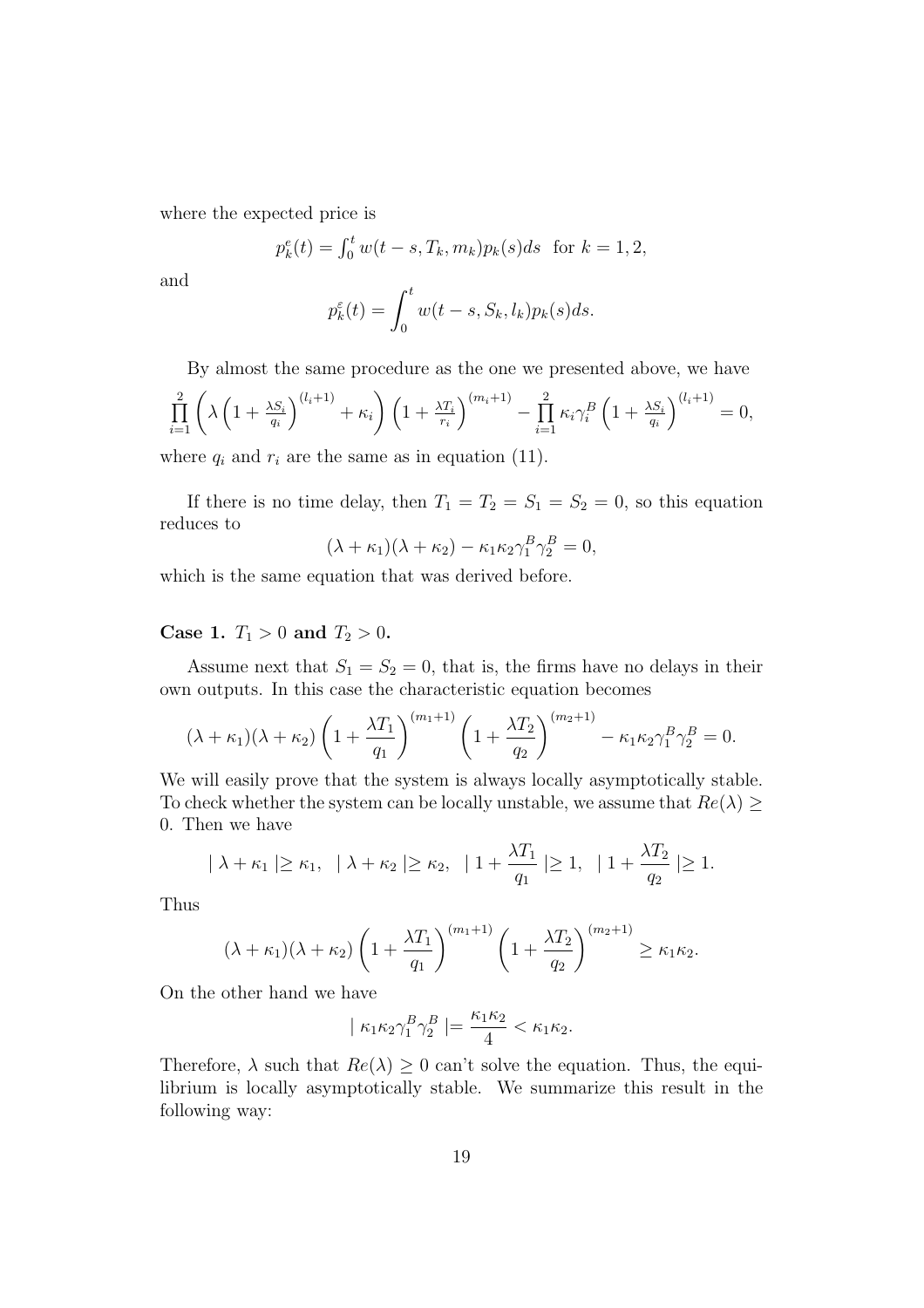Theorem 6 Bertrand equilibrium is locally asymptotically stable even if time delays are introduced in the outputs of the competitors.

Case 2.  $T_1 > 0$ ,  $S_1 > 0$  and  $T_2 = S_2 = 0$ .

We assume that  $m_1 = l_1 = 0$  as in the cases of Cournot dynamics. The characteristic equation is

$$
(\lambda(1+\lambda S_1)+\kappa_1)(\lambda+\kappa_2)(1+\lambda T_1)-\kappa_1\kappa_2\gamma_1^B\gamma_2^B(1+\lambda S_1)=0,
$$

which is a quartic equation in  $\lambda$  and can be rewritten as

$$
a_0\lambda^4 + a_1\lambda^3 + a_2\lambda^2 + a_3\lambda + a_0 = 0.
$$

This is the same as the one in Case 3 of Cournot dynamics except the simplifying equation  $\gamma_1^B \gamma_2^B = \frac{1}{4}$  $\frac{1}{4}$ . It can be confirmed by lengthy calculation that all coefficients are positive and the Routh-Hurwitz stability conditions are fulfilled. That is,

$$
a_1 a_2 - a_0 a_3 = S_1(1 + \kappa_2 T_1) + T_1(1 + \kappa_1 T_1 + \kappa_2 T_2) + \kappa_2 S_1^2(1 + \frac{1}{4} \kappa_1 T_1 + \kappa_2 T_2) > 0
$$

and

$$
(a_1a_2 - a_0a_3)a_3 - a_0^2a_4 > 0
$$

as  $T_1 \geq S_1$ . Notice that this condition is realistic. The first inequality is obvious, and the second can be proved based on the facts, that the value and derivative with respects to  $T_1$  of the left hand side at  $T_1 = S_1$  are both positive. Furthermore its second derivative with respect to  $T_1$  is also positive. Hence we have the following result:

**Theorem 7** The equilibrium is locally asymptotically stable even if only one firm faces time delays.

Case 3.  $T_1 > 0$ ,  $T_2 > 0$  and  $S_1 > 0$ ,  $S_2 > 0$ .

With  $m_1 = m_2 = l_1 = l_2 = 0$ , the characteristic equation becomes

$$
(\lambda(1+\lambda S_1)+\kappa_1)(\lambda(1+\lambda S_2)+\kappa_2)(1+\lambda T_1)(1+\lambda T_2)-\frac{\kappa_1\kappa_2}{4}(1+\lambda S_1)(1+\lambda S_2)=0,
$$

which is a polynomial equation of degree 6.

The application of the Routh-Hurwitz criterion to check stability is too complicated in this case. Instead looking for analytical results we performed a computer study. In a large number (several thousands) of cases we could always observe local asymptotic stability. So we presume that Bertrand dynamics are always asymptotically stable, but we could not prove it in general.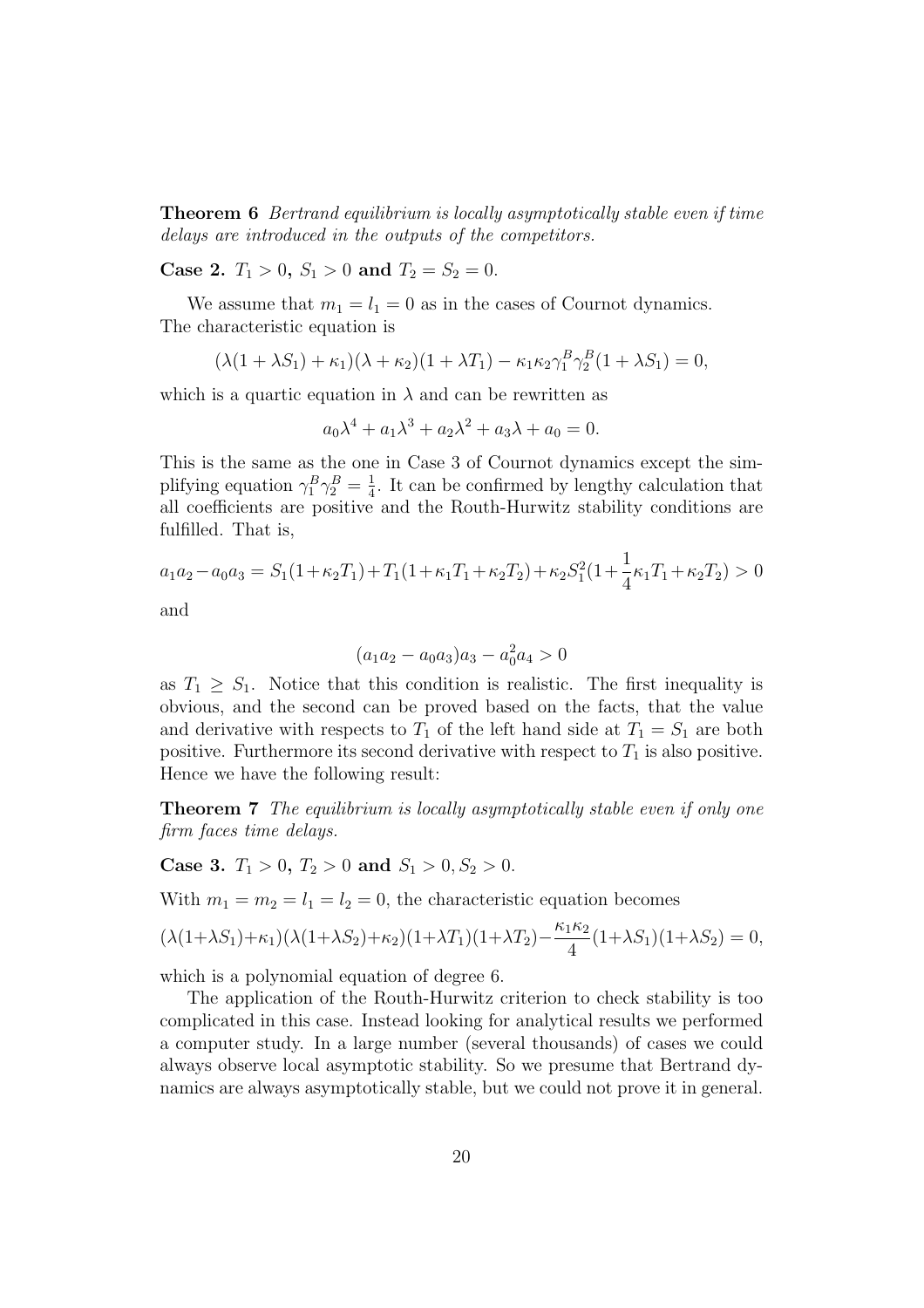# 5 Conclusion

The local asymptotical stability of Cournot and Bertrand dynamics were examined under the assumption that there is a time delay for the firms in collecting and implementing information about the outputs of the rivals and also about their own outputs. We have proved that both dynamics are locally asymptotically stable without time lag. This stability can be however lost in Cournot dynamics if time delays are introduced. Stability conditions were derived and in the case when instability occurs, bifurcation was observed. For Bertrand dynamics we could prove that local asymptotic stability is preserved when only one firm faces time lags. We could not prove similar result in the general case, but simulation study indicates that stability is maintained even in the general case. For the sake of mathematical simplicity, we considered only exponential kernel functions  $(m = l = 0)$ . The analysis of the asymptotical behavior of the equilibrium with positive  $m$  and l values will be the subject of a future paper.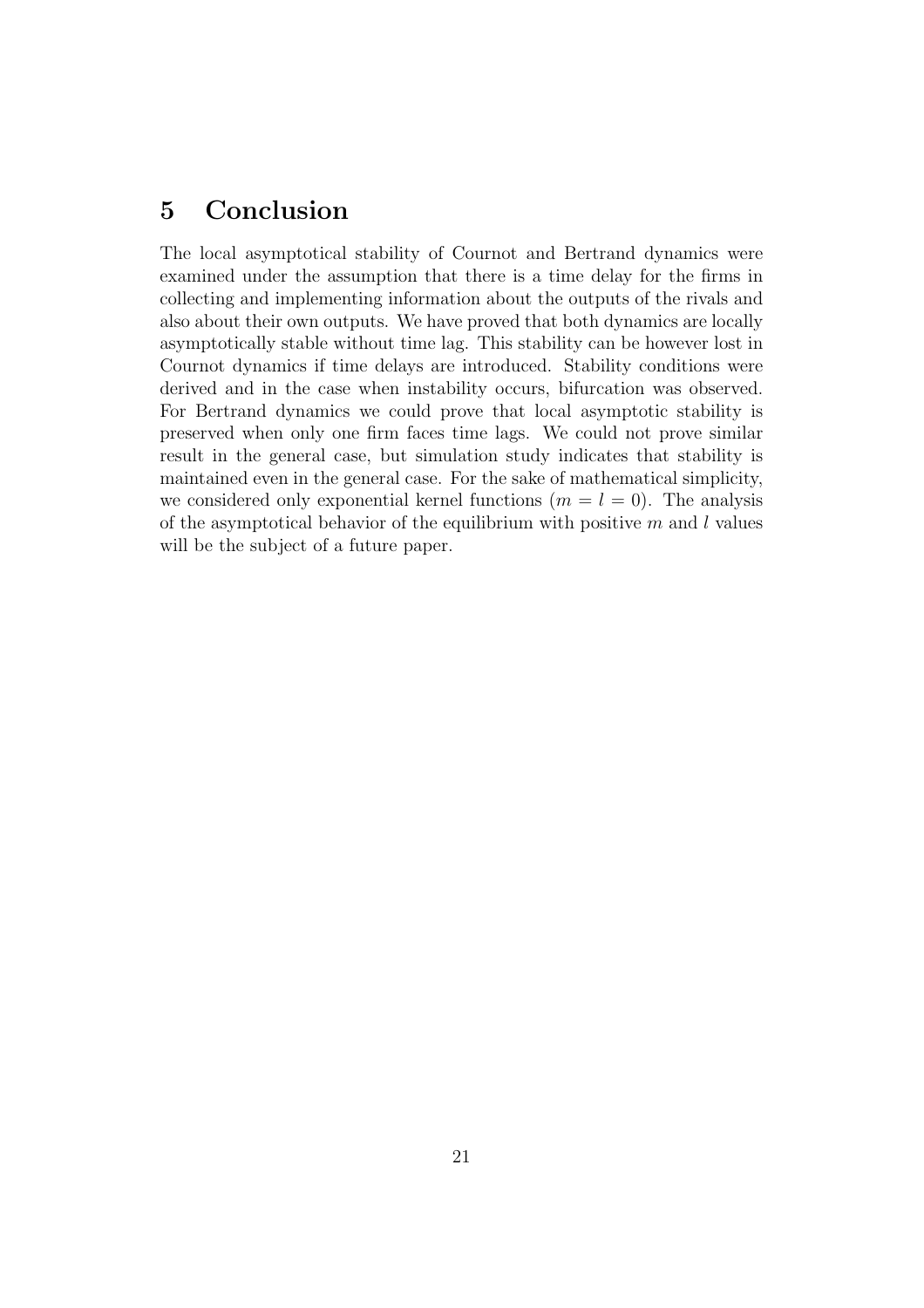### 6 Acknowledgement

The earlier version of this paper was presented at the 2nd International Nonlinear Conference held in Heraklion, Crete, Greece, March 10-12, 2006. The authors are indebted to Professor Tassos Bountis for helpful comments and highly appreciate a financial support from the Japan Ministry of Education, Culture, Sports, Science and Technology (Grand-in-Aid for Scientific Research) and for the US Air Force Office of Scientific Research (MURI grant N00014-03-1-0510). The usual disclaimer applies.

### References

- [1] Chiarella, C. and F. Szidarovszky (2002) "The Birth of Limit Cycles in Nonlinear Oligopolies with Continuously Distributed Information Lags." In: Modeling Uncertainty (M.Dror, P.L'Ecuyer and F.Szidarovszky, eds.) Kluwer Academic Publishers, Boston/London.
- [2] Cournot, A. (1838), Recherches sur les Principles Mathematiques de la Theorie de Richessess. Hachette, Paris. (English translation (1960): Researches into the Mathematical Principles of the Theory of Wealth, Kelley, New York).
- [3] Guckenheimer, J. and P. Holmes (1983) Nonlinear Oscillations, Dynamical Systems and Bifurcations in Vector Fields. Springer-Verlag, Berlin/Heidelberg/New York.
- [4] Matsumoto, A. and T. Onozaki (2006) "Heterogeneous Strategies in Nonlinear Duopoly with Product Differentiation." Pure Math. and Appl. (forthcoming)
- [5] Okuguchi, K. (1976), Expectations and Stability in Oligopoly Models. Springer-Verlag, Berlin/Heidelberg/New York.
- [6] Okuguchi, K. and F. Szidarovszky (1999), The Theory of Oligopoly with Multi-product Firms. 2nd edn., Springer-Verlag, Berlin/Heidelberg/New York.
- [7] Puu, T. (2003) Attractors, Bifurcations, and Chaos. 2nd edn., Springer-Verlag, Berlin/Heidelberg/New York.
- [8] Puu, T. and I. Sushko (eds.) (2002) Oligopoly Dynamics. Springer-Verlag, Berlin/Heidelberg/New York.